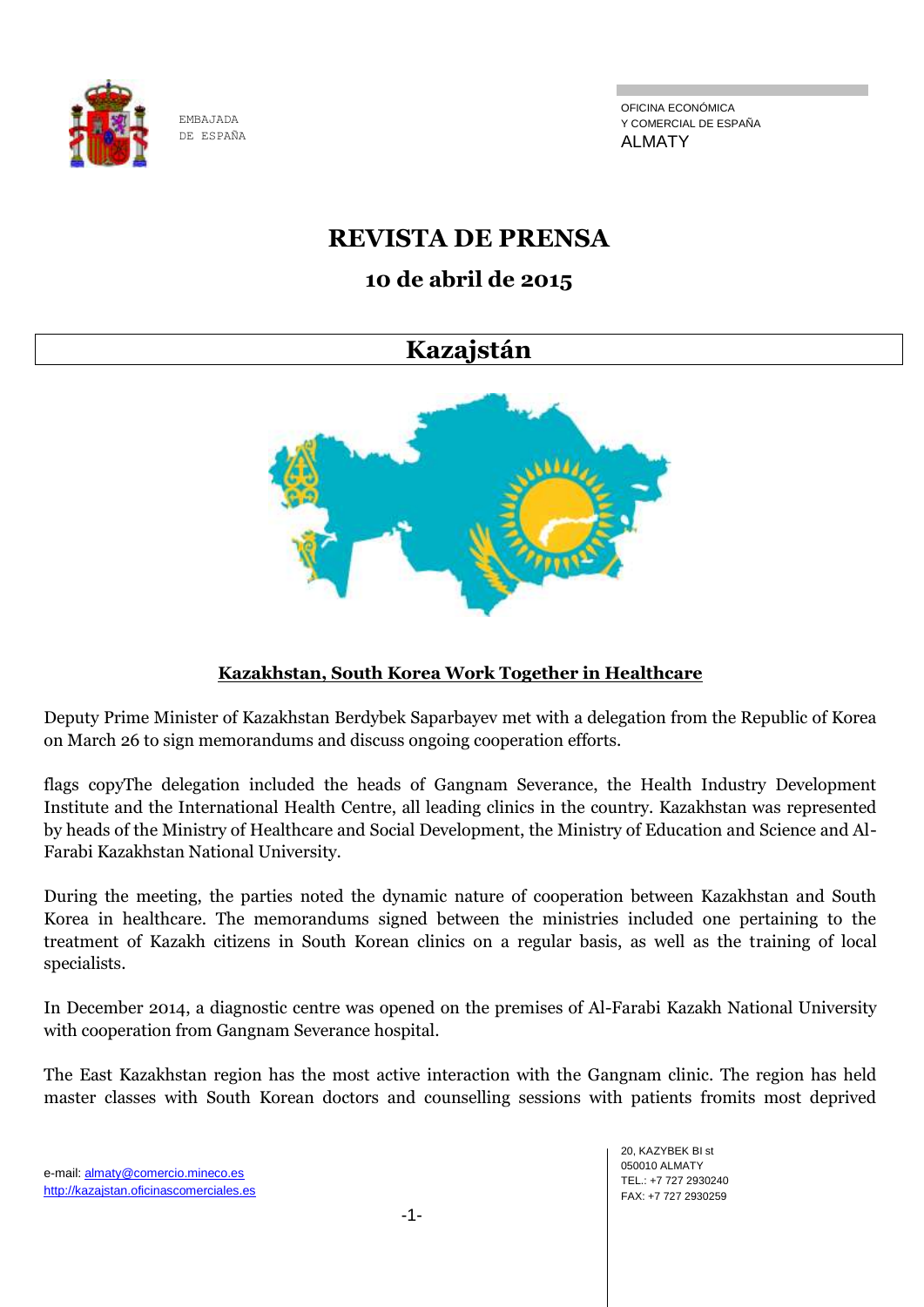

OFICINA ECONÓMICA Y COMERCIAL DE ESPAÑA ALMATY

districts. In addition, the specialists have been trained to work in a rehabilitation centre in Ust-Kamenogorsk and expensive diagnostic equipment has been donated for use in the regional hospital. This year, leading doctors from Gangnam hospital are expected to arrive to perform complex pro bono operations.

The meeting also included discussions on prospects of further expanding bilateral cooperation, including those relating to the construction of a medical centre and a number of projects on the modernisation of regional emergency centres.

Fuente:astana times

# **Russia may build Kazakhstan's first NPP**

By Sara Rajabova

Russia's state nuclear energy corporation Rosatom intends to build Kazakhstan's first nuclear plant.

Rosatom expects before July 2015 to sign an agreement with Kazakhstan on the construction of the country's first nuclear power plant, Novosti-Kazakhstan reported citing Vitaly Ryabov, Rosatom's representative in Kazakhstan.

The sides are currently finalizing the details of the agreement, Ryabov said at the opening of the International Exhibition KazAtomExpo-2015 in Astana on April 7.

Russia's state nuclear corporation Rosatom signed a draft agreement for the construction and operation of the first commercial nuclear power station in Kazakhstan last September.

Rosatom said the draft agreement allows for a "pre-contract period" for the partners to study the technical, financial and economic aspects of the project.

Kazakhstan's Energy Ministry said earlier that power generation at Kazakhstan's first nuclear power plant is expected after 2025.

"Construction of a nuclear power plant takes 10-12 years, which include selection of the power plant's location, design works, construction, installation and adjustment of equipment, and the plant's commissioning. It is also necessary to carry out work to develop infrastructure, train personnel, and create the normative and technical basis. Thus, power generation at Kazakhstan's first nuclear power plant is expected after 2025," the ministry said.

The town of Kurchatov in the East Kazakhstan province and the village of Ulken in the Almaty province were named the most suitable locations for building a nuclear power plant in Kazakhstan, according to the Energy Ministry.

Earlier this year, Toshiba Corp. said it might export a reactor for a new nuclear power plant in Kazakhstan. Such deal would be the first of its kind since Japan never exported a nuclear reactor to a former Soviet republic before.

Toshiba and Kazakhstan's state-run nuclear power company Kazatomprom held negotiations in late December, at which point the two sides agreed on an order to be fulfilled by the Japanese manufacturer.

Toshiba will export an AP-1000 advanced pressurized light water reactor produced by U.S. subsidiary Westinghouse Electric Co., with a generating capacity around the level of one million kilowatts. The order's expected value is ¥400 billion (\$3.36 million) to ¥500 billion (\$4.2 million).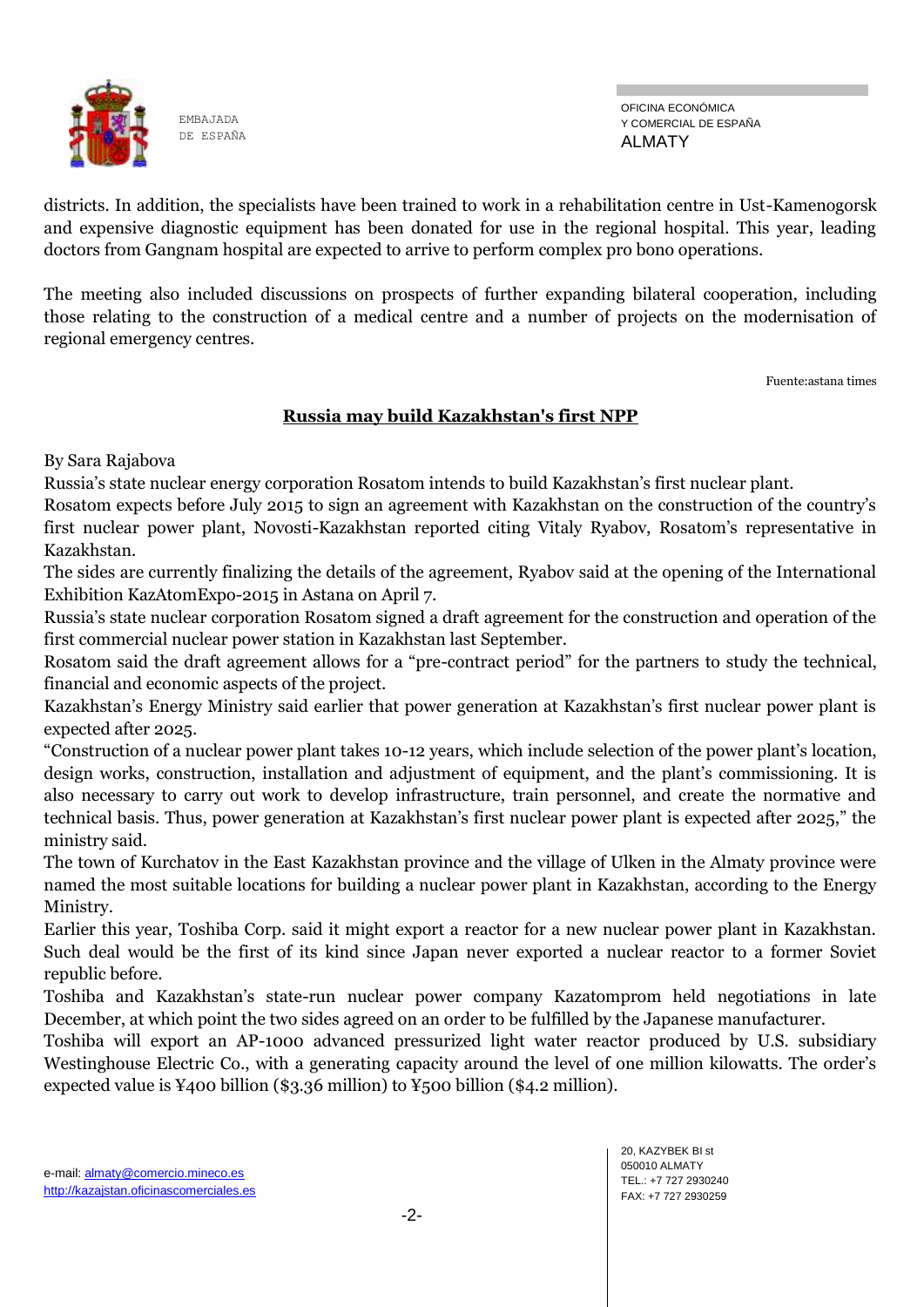

Kazakhstan has decided to build nuclear power plants and develop domestic production of nuclear fuel for them based on the fact that the country is a world leader in uranium production.

Kazakhstan was the world's leading producer of uranium in 2011 and has around 15 percent of the world's uranium resources. Uranium is needed to make fuel for nuclear reactors, according to the Nuclear Energy Agency and the International Atomic Energy Agency.

Given the current electricity deficit and in view of preventing power shortage in the future, the Kazakh government has chosen the city of Kurchatov - east of the country - to become home for the new nuclear plant.

Fuente: azernews

### **Kazakhstan: Fledgling Auto Industry Wants to Give Russia a Run for Its Money**

Kazakhstan has long sought to diversify its economy to make it less dependent on energy exports, a mission that has taken on increasing importance in this age of low oil prices. A state-of-the-art automobile production line situated on the steppes of northern Kazakhstan represents a potentially important step in this direction.

On the factory floor, sparks fly as workers weld doors to the chassis of an off-roader. "What we are building here is the SsangYong Nomad," says Igor Zhuzha, head of the welding workshop at the AgromashHolding factory outside the city of Kostanay, a center of Kazakhstan's fledgling automobile manufacturing industry.

This vehicle is aptly named for a country of former nomads where the jeep has replaced the horse as a favored mode of transport. Autos in general are "like a drug," joked Andrey Lavrentyev, president of automobile dealer and manufacturer AllurAuto, whose cars are produced at this plant. "You get into it [a car] once, then you do not want to get out of the car again."

Kazakhstanis certainly seem hooked: car sales boomed by 1,864 percent over the last decade, according to figures from the Association of the Kazakhstani Automobile Business: from 8,328 sold in 2004 to 163,561 last year.

But since last fall, sales have plummeted, dropping by 20 percent in November, 18 percent in December, and 28 percent in January (in year-on-year terms). This year will be "very painful," Lavrentyev told EurasiaNet.org in an interview in one of AllurAuto's plush car showrooms in Almaty.

Last year, the industry posted its first drop in sales in five years, of 1.3 percent. So are Kazakhstanis taking their feet off the gas?

In fact, they are still buying plenty of cars – but competition from Russia, Kazakhstan's partner in the Eurasian Economic Union (EEU), is putting the brakes on domestic auto sales. The reason for "the crisis on the automobile market" is the "shock devaluation of the ruble," Lavrentyev said.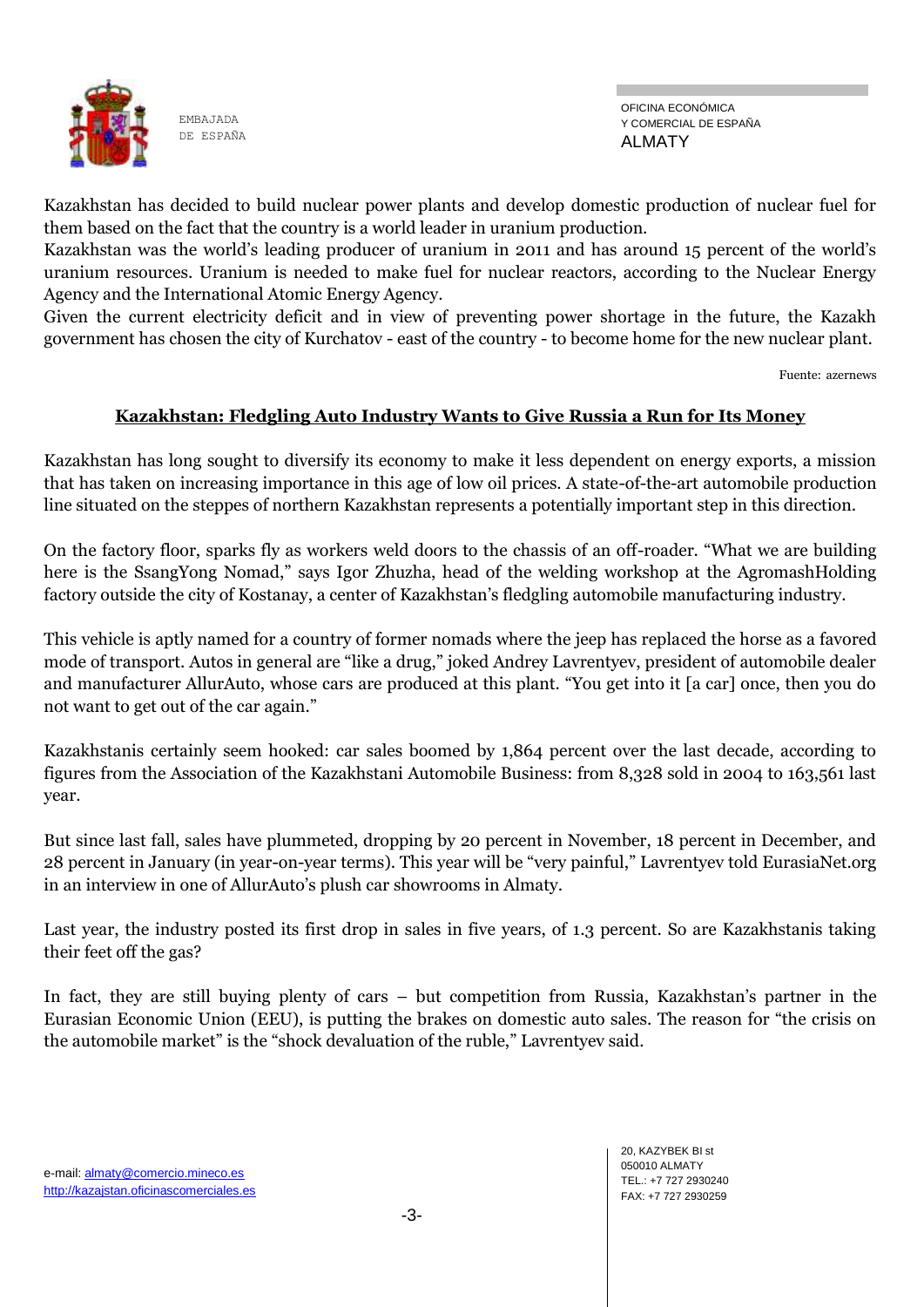

OFICINA ECONÓMICA Y COMERCIAL DE ESPAÑA ALMATY

Consumers have been flocking from Kazakhstan to Russia to buy cars, because the ruble's nosedive means they get more bang for their buck.

Almaty resident Marat Jarzhanov saved \$13,000 by traveling 4,000 kilometers to Moscow to buy a Nissan Qashqai in January – even after paying his airfare and shipping costs to Kazakhstan.

"I decided to go to Russia [because of] the price difference," he told EurasiaNet.org. "Thanks to [the EEU] I did not need to make customs clearance, so it was a winning idea."

In October, November, and December, 36,527 vehicles were brought into Kazakhstan from Russia – almost equivalent to the 38,380 cars sold inside the country in that period. The share of Kazakhstani-made vehicles in sales tumbled from 20 percent last October to 12 percent in January.

Manufacturing output also dipped last year, by 1 percent, to 37,157 cars – although AllurAuto's output rocketed, by 29 percent. It produced 8,354 cars last year, partnering with international brands like Peugeot, Toyota, and SsangYong. It is a small, but impressive number for a firm that only branched out from selling to manufacturing in 2010.

"In just four years, every fifth car produced in the country is ours," said Lavrentyev, who owns 30 percent of AllurAuto. Oligarch Yuriy Tskhay owns the remainder. "We control 23 percent of the country's automobile output."

Rival AZIA AVTO, which manufactures vehicles in Oskemen (Ust-Kamenogorsk) in eastern Kazakhstan, accounts for the rest, but Lavrentyev hopes to become market leader by 2020.

The ambitious plans of this go-getting, self-made entrepreneur are music to the ears of the administration of President Nursultan Nazarbayev: it views manufacturing as the linchpin of Astana's diversification drive to wean the economy off oil and gas – and the automobile sector is "a real driver" of industrial growth, said Lavrentyev.

Output at AllurAuto will be flat this year: it has shelved plans for a massive boost to 20,000 vehicles, scaling back to 8,500. Executives cite the flood of Russian imports as the reason for the reduction.

Kazakhstani manufacturers and dealers have long accused Russian rivals of protectionism, despite the EEU's theoretical open market – and Moscow has just announced another \$26-million injection to prop up its flagging automobile industry.

Astana is responding in kind, with a \$107-million package to fund vehicle loans to stimulate demand, and there are additional measures under discussion between the government and industry executives.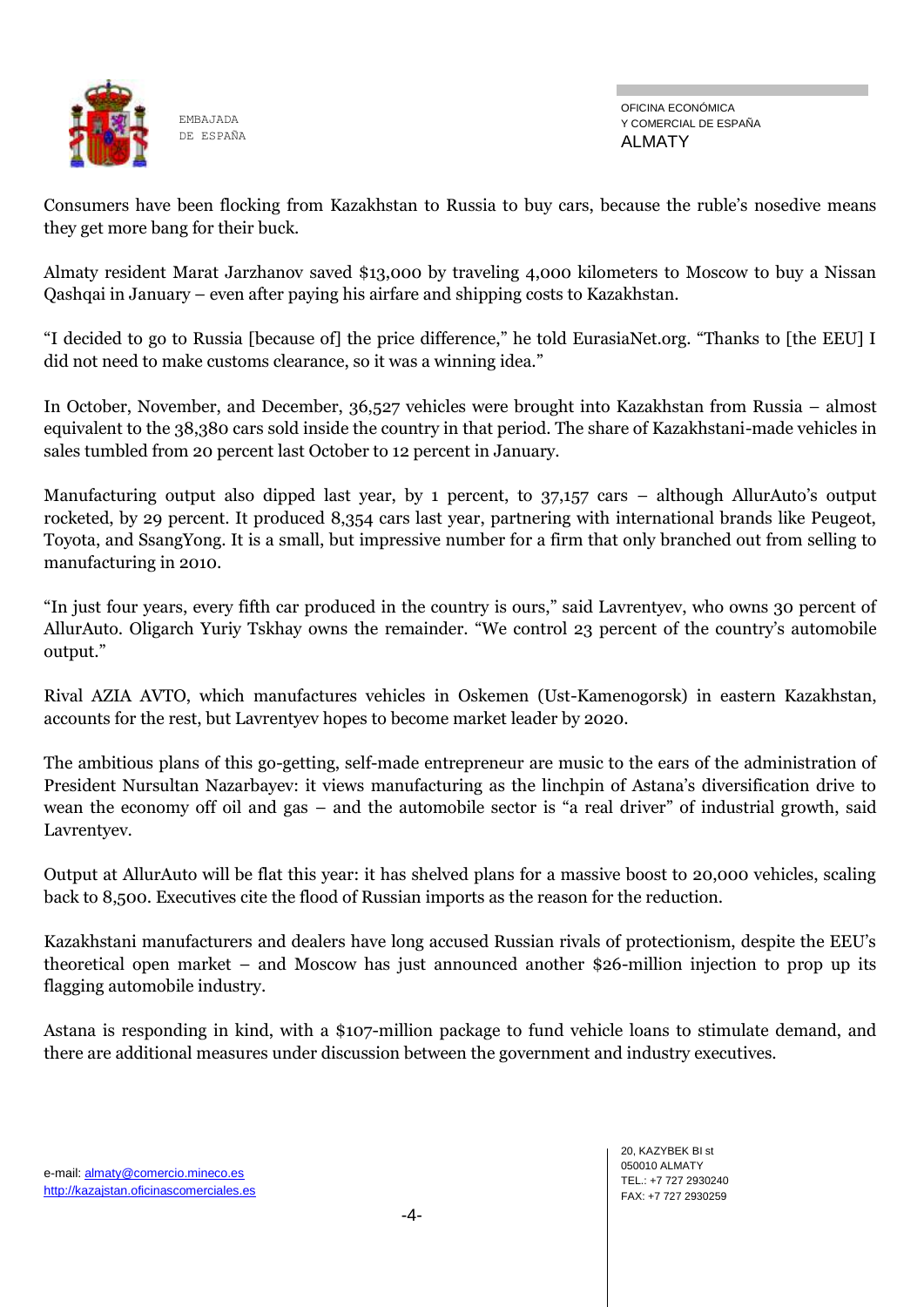

OFICINA ECONÓMICA Y COMERCIAL DE ESPAÑA ALMATY

Mutterings about unfair competition notwithstanding, Lavrentyev sees the EEU as a "blessing," opening up a market of 170 million people – 10 times Kazakhstan's population.

He also spies opportunities as automobile giants like GM exit Russia, spooked by the ailing economy and western sanctions: "Someone has to fill this niche," he said.

As Kazakhstan's dealers slash prices to compete with Russian automakers, Astana has ruled out one measure that would stop buyers going across the border searching for bargains: a snap devaluation to weaken the tenge against the ruble (a sliding devaluation is planned instead).

Automobile magnates back that strategy, since sudden devaluation (as that carried out in 2014) creates economic havoc and is no "panacea," Nurlan Smagulov, president of the auto dealership Astana Motors, said in January; Lavrentyev also favors a "firm tenge."

Like other companies, AllurAuto – which employs a 2,500-strong workforce – is "belt-tightening all round," he said, including a 15-percent pay cut for top management because "the soldiers will not fight if the general is sitting gorging himself." He ruled out job cuts on the shop floor, but added that back office cuts were possible.

Challenges aside, Lavrentyev is bullish about the future: his company has just raised its 2015 sales forecast by 57 percent, from 70,000 cars to 110,000.

He believes there is ample room for expansion: car penetration is low in Kazakhstan, at 270 per 1,000 people (against 439 per 1,000 in the United States), and half of the cars already on Kazakhstani roads are over two decades old.

With the right "state protection and support," concludes Lavrentyev, Kazakhstan's nascent automobile industry has every chance of "growing its muscles and capacity."

Fuente: eurasianet

# **Does Nuclear Deal Presage a New Era for Iran-Central Asia Relations?**

A EurasiaNet Partner Post from: RFE/RL Did a door to Europe just open up for Central Asia?

The five Central Asian states have been independent for nearly 25 years and throughout that time -- as talk continued about recreating the ancient Silk Road -- there was always one direction that was off limits: the route through Iran.

But, judging by the encouraging news from negotiations between Tehran and world powers, that route might soon open and, if it does, it will have a dramatic effect on Central Asia.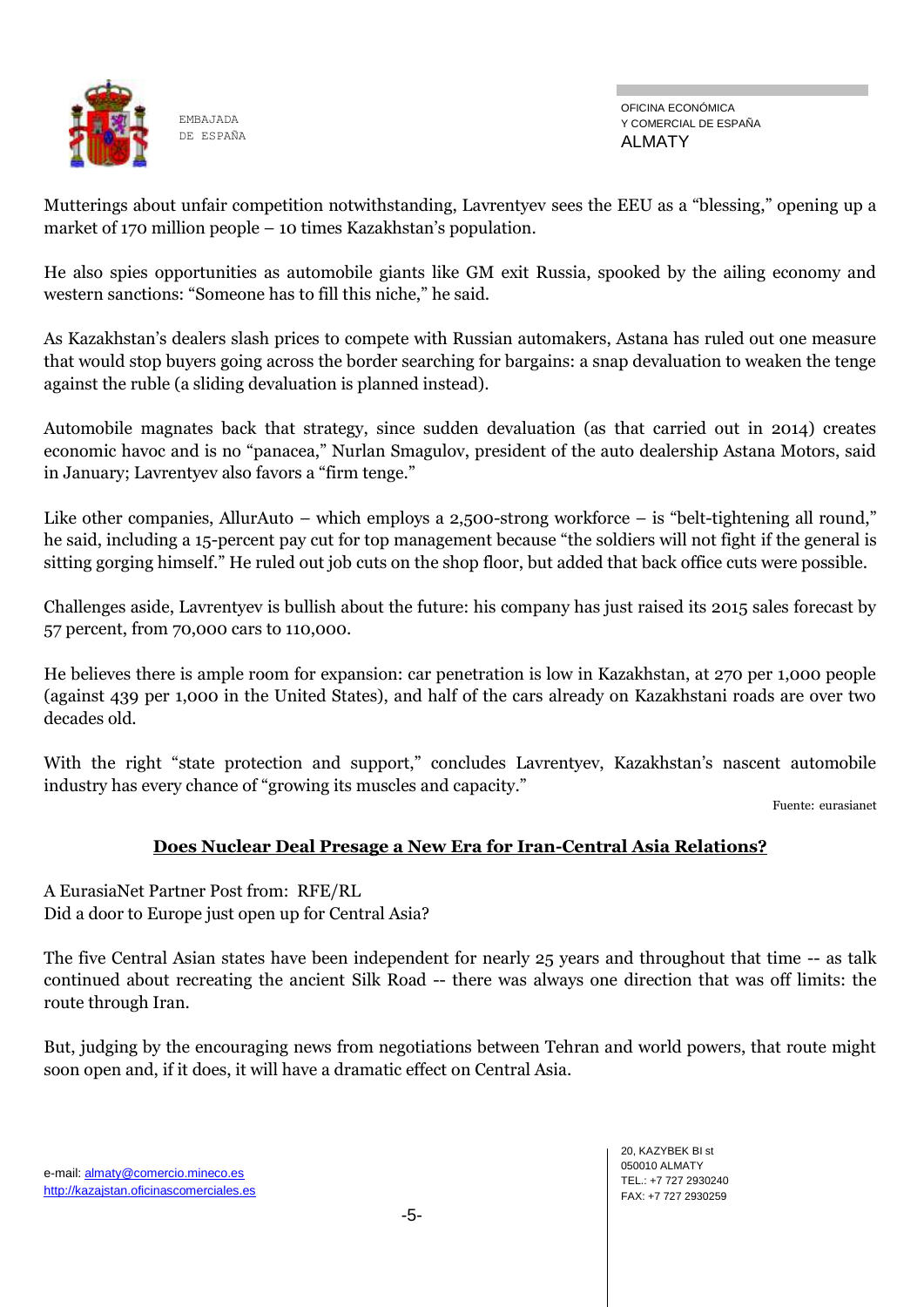

OFICINA ECONÓMICA Y COMERCIAL DE ESPAÑA ALMATY

RFE/RL's Turkmen Service, known locally as Azatlyk, assembled a roundtable discussion to discuss the new opportunities for Central Asia if and when international sanctions on Iran started to be lifted.

Azatlyk director Muhammad Tahir moderated a panel that included Mohammad Boghrati of RFE/RL's Radio Farda, Alex Vatanka of the Washington-based Middle East Institute, and Hussein Aryan, a London-based independent Iranian analyst. As usual, I also chimed in with some comments.

In terms of trade, Central Asia is ideally located geographically in the heart of the Eurasian continent, but geopolitically the region has been boxed in.

The southern trade route through Afghanistan has been practically impossible due to instability and Iran was effectively off limits. The Caspian Sea to the west offers little trade potential at the moment, due in large part to its unclear legal status.

As Vatanka noted, this meant that the only routes open to Central Asia up to now have been "to the north, the giant Russia, and to the east another giant, China."

The Central Asians have wanted "to break that geopolitical grip [of China and Russia]," but with the southern route closed off there were no other options. Now, Vatanka said, "You see from Astana to Ashgabat an interest in reconsidering what Iran can do for them geopolitically to lessen their reliance on countries like Russia and China."

A trade route through Iran, westward toward Europe or south to the Persian Gulf States, changes the dynamics of trade for Central Asia and would also give the five countries a bit more leverage at the bargaining table with their "giant" neighbors.

And the most dramatic change in trade is likely to be in energy politics.

"One particular area where Iran would be interested in having sanctions lifted would be in the domain of energy where Iran would be able to absorb foreign investment," Aryan explained. "That would give Iran a real boost in terms of its economy."

Iran not only has huge oil and gas reserves, it also offers the shortest non-Russian route for shipping Central Asian gas and oil to Europe. President Hassan Rohani mentioned this fact during his visit to Turkmenistan last month and the National Iranian Gas Company (NIGC) publicly offered at the start of February to transfer Azerbaijani and Turkmen gas to Europe through Turkey.

The European Union has been anxious to diversify its gas suppliers so it can decrease its dependence on Russian gas. The EU Southern Gas Corridor projects include receiving supplies of Azerbaijani and Turkmen gas, and possibly also gas from Kazakhstan and Uzbekistan, via this route.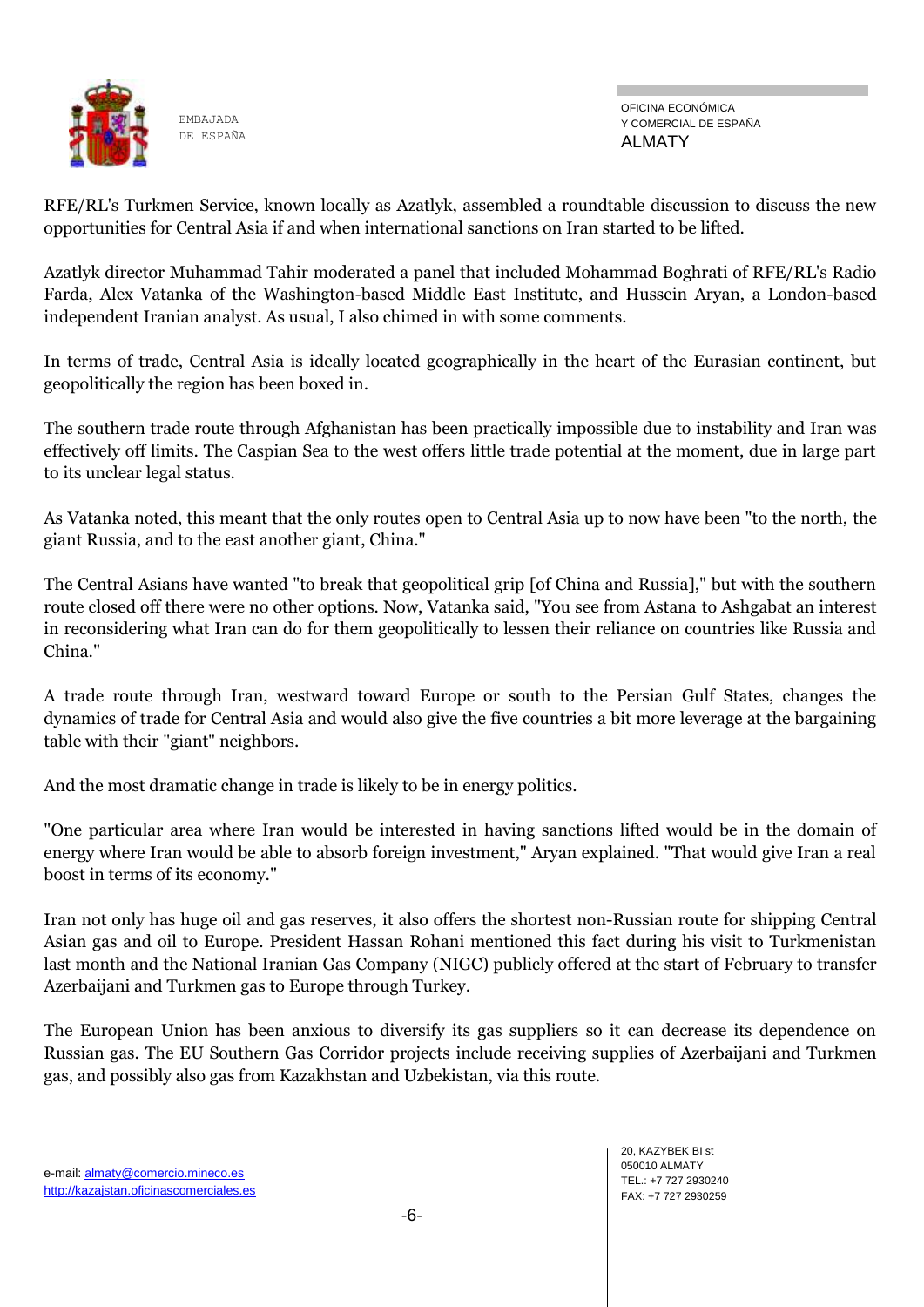

OFICINA ECONÓMICA Y COMERCIAL DE ESPAÑA ALMATY

The EU has been speaking with Azerbaijan and Turkmenistan for months about finally building a Trans-Caspian pipeline (TCP) to bring Turkmen gas across the Caspian Sea to Azerbaijan and on to Europe. The EU's chief negotiator for the Southern Gas Corridor, Maros Sefcovic, is due to go to Turkmenistan in the coming weeks to discuss the construction of the TCP.

Iran would be an easier and cheaper route and the construction of the Trans-Anatolian Pipeline (TANAP) stretching across Turkey just started in mid-March. TANAP will eventually have the capacity to ship some 60 billion cubic meters of gas per year and will ultimately need more than Azerbaijani gas to fill it.

However, some of the panelists mentioned that it would be a minimum of five years and probably closer to a decade before any energy export projects through Iran were operational.

Other Issues

There were other concerns mentioned, such as the Turkish-Iranian rivalry in the region, which could one day threaten these southern routes to Europe.

However, Turkish President Recep Tayyip Erdogan was due to visit Iran on April 7, and the transportation of gas was reportedly high on his agenda.

One of the other factors to be considered is Russia's reaction to Iran not only entering the gas market, but acting as a transit country for gas from the Caspian Basin region. Russia is the obvious loser in such a scenario, as Iran, Azerbaijan, and Central Asian countries would be replacing Russian gas to Europe with their own gas, which is precisely the thinking that lies behind the Southern Gas Corridor project.

Another issue was the influence Iran might have on Central Asia if sanctions were lifted. Vatanka and Aryan agreed that the days when Iran might have dreamed of exporting its Islamic Revolution into Central Asia are long gone. There never was much hope for majority Shi'ite Iran to lure majority Sunni Central Asia into Tehran's sphere of influence, but there were such concerns and some Iranian movement in that direction in the early 1990s, right after the Central Asian states became independent.

Vatanka pointed out that Iran seems to have respected Russia's claim of influence in Central Asia and for that reason "If you look at what Iran does today in Iraq, Lebanon, Syria, in Bahrain or Yemen, you cannot compare the investment the Iranians have made in the Arab world to what they've done in Central Asia."

Aryan said the only influence Iran could have, or would even be interested in with respect to Central Asia, would be economic.

The Central Asian states do have one small advantage in building relations with a post-sanctions Iran. They already have ties with Tehran, albeit to varying degrees.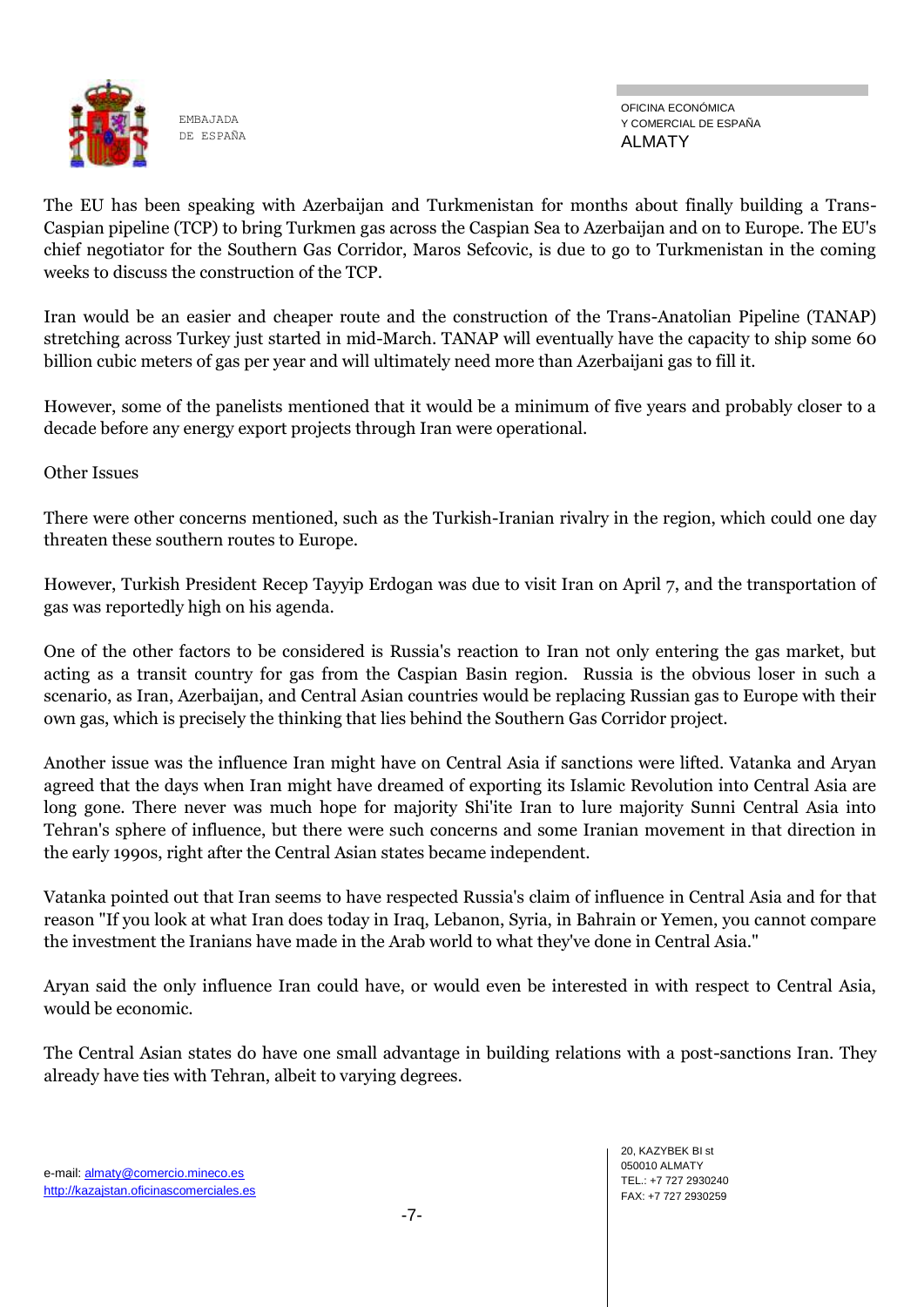

OFICINA ECONÓMICA Y COMERCIAL DE ESPAÑA ALMATY

A gas pipeline was built in the late 1990s connecting Iran to Turkmenistan (and another more recently) and Tehran has oil-swap arrangements with fellow Caspian littoral states Kazakhstan and Turkmenistan. The Kazakhstan-Turkmenistan-Iran railway was just inaugurated at the end of last year. Iranian companies have also invested in projects in Tajikistan, notably the Sangtuda-2 hydropower plant.

That said, many of the top officials in the Central Asian governments were once members of the Communist Party during the Soviet era and still harbor deep suspicions about theocracies.

So the road from Central Asia to Europe through Iran is not likely to open easily.

These topics and more, including much more about Iran's domestic and foreign politics, are dealt with in the audio recording of the panel session.

Fuente: eurasianet

# **Indonesia to build two factories in Kazakhstan: Official**

Jakarta (ANTARA News) - Indonesia plans to build car tire and instant noodles factories in Kazakhstan to expand the export of its commodities to non-traditional markets in Central Asia, a top official of the Ministry of Foreign Affairs said.

Speaking at a seminar on "Indonesian Economic Diplomacy in Central Asia" here on Wednesday, Director of South and Central Asia of the ministry Listyowati stated that the establishment of the two factories was part of efforts to increase Indonesias volume of trade in Kazakhstan, given its strong economy.

So far, Indonesia has only exported car tires to Kazakhstan instead of building a factory there due to certain obstacles. These include the high costs of logistics and transportation.

"A memorandum of understanding has been signed by private sector companies of both countries. However, it will take time to realize the construction of the two factories," she pointed out.

Listyowati added that Indonesia needs to follow the ways of Singapore and Malaysia. The two neighboring countries have introduced direct flights and cargo plane services to some Central Asian countries.

Moreover, she believes that the instant noodles market in Kazakhstan has potential to be tapped into because the country produces abundant wheat, which can be used as the main ingredient of the product in the factory.

Indonesia can also export other commodities, such as medicines, textiles, herbs, furniture, and spare parts, to Kazakhstan.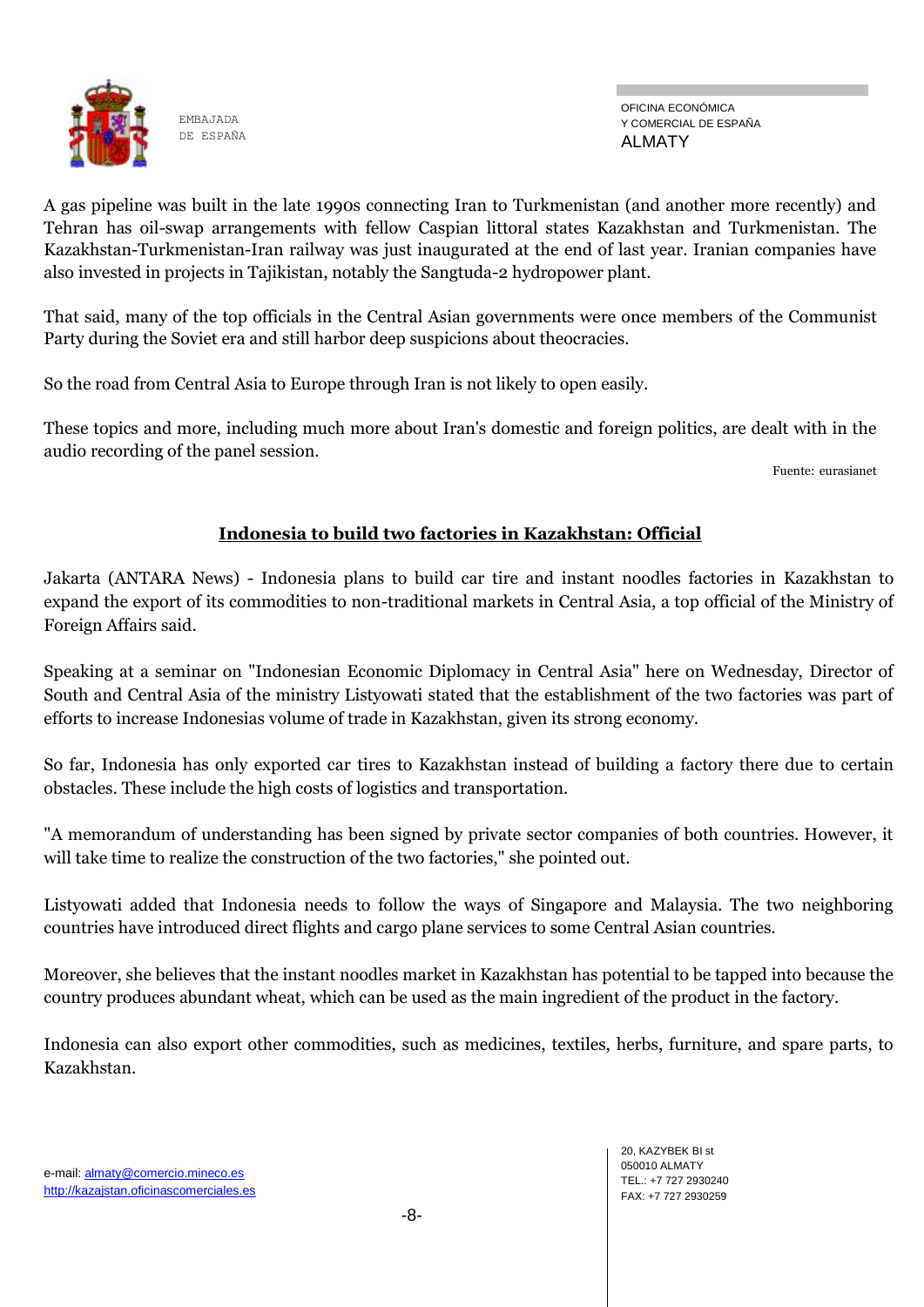

In addition, these efforts are part of plans to boost the export of Indonesian commodities to non-traditional markets in Central Asia, such as Azerbaijan, Kazakhstan, Kyrgyzstan, Tajikistan, Turkmenistan, and Uzbekistan.

Furthermore, Indonesia witnessed a downward trend in bilateral trade with four countries in the 2010 to 2014 period. Trade with Kazakhstan dropped by some 3.42 percent; with Kyrgyzstan by 23.17 percent; with Tajikistan by 43.65 percent; and with Turkmenistan by 43.65 percent.

Indonesia posted an upward trend with only two countries---an increase of about 21.84 percent with Azerbaijan, and 16.26 percent with Uzbekistan.

Some large countries, such as the United States, Russia and China, have begun to expand their investments in Central Asian countries.

So Indonesia is expected to increase its trade volume as well by using Kazakhstan as a hub due to its strategic position, which can help connect the country with some big markets such as China and Russia. (\*)

Fuente: antaranews

### **Kazakhstan adopts Islamic finance laws, eyes first sovereign sukuk**

ASTANA, April 8 (Reuters) - Kazakhstan's parliament approved new Islamic finance laws on Wednesday, moving a step closer to launching the oil-producing nation's first sovereign Islamic bond - possibly in early 2016. The mainly Muslim state, Central Asia's largest economy, hopes to become a regional centre for Islamic finance, based on principles including bans on interest.

The lower house of the legislature passed a bill introducing new definitions, such as Islamic insurance known as "takaful", Islamic leasing, and "murabaha", an acceptable form of credit sale under Sharia, the Islamic religious law.

"We expect that very soon the Finance Ministry will propose a new draft law on the sukuk (Islamic bond)," Yerlan Baidaulet, an adviser to the Investments and Development Ministry, told Reuters.

"Probably, the launch of a sovereign sukuk may take place early next year," added Baidaulet, who heads the Islamic Finance Development Association.

Kazakhstan's first Islamic bond was a 240 million Malaysian ringgit (\$73 million), five-year sukuk issued by the state-owned Development Bank of Kazakhstan in 2012.

Proponents of Islamic finance cite Kazakhstan's painful recent experience with conventional finance, pointing to a crisis in 2007-2008 which was triggered by banks' exposure to bloated real estate markets and reliance on foreign funding.

Islamic finance claims to be less risky because transactions are meant to be based on income from real assets. (Reporting by Raushan Nurshayeva; Additional reporting by Mariya Gordeyeva in Almaty; Writing by Dmitry Solovyov; Editing by Ruth Pitchford)

Fuente: Yahoo Finance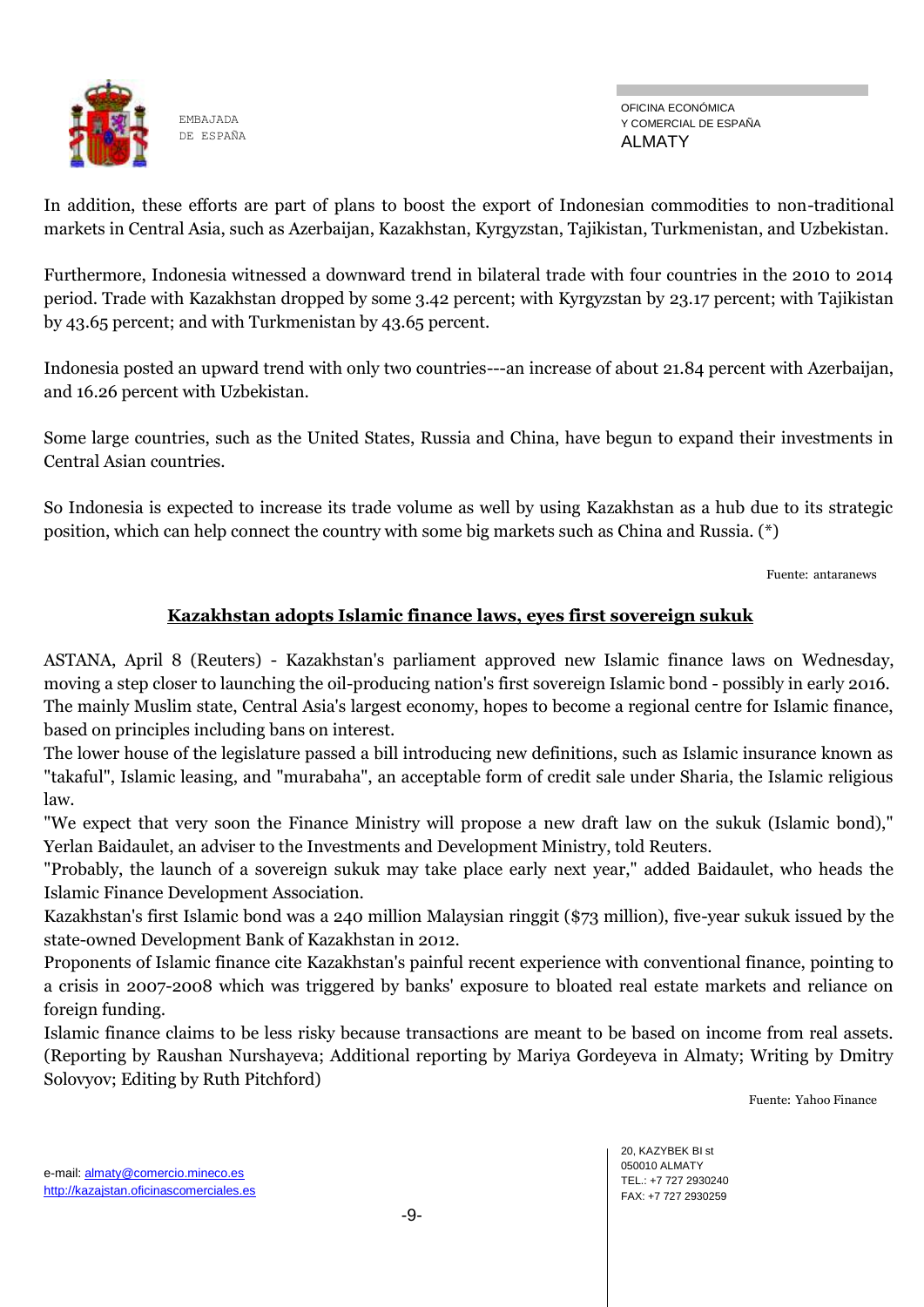

## **Almaty on route to financial hub role in Central Asia: its own legislation to provide security for investments**

Talks about Almaty becoming the financial hub of Central Asia have resurfaced last summer, when Kairat Kelimbetov, Governer of Kazakhstan's central bank, talked about the city's potential on the international financial arena.

Kelimbetov talked about revisiting the Concept of Developing Almaty as a Financial Center. Earlier, kazakhstan's Minister of Finanance Bakhyt Sultanov said that a conceptual document on development of a separate legislation for Almaty was being considered.

"Almaty has already become a financial center. In some terms, the city has been recognized and rated as one. But, for Almaty to be more attractive for businesses, first of all the city needs a specific legislation and secondly, there has to be a mechanism for comprehensive protection of investments and investors in place. That is why we are considering introduction of an international commercial court and a separate legislation altogether convenient for investors. This can be achieved fairly soon," Sultanov told the journalists.

In response to the question on whether Almaty as a regional financial hub would be getting its own legislation, the Minister confirmed that institutions responsible for this matter were considering the possibility.

"Yes, this possibility is being considered. For instance, the usage of the British legislation on the territory of Almaty as the regional financial hub. The concept is at consideration stage yet," Bakhyt Sultanov stressed.

On March 11, 2015 President Nursultan Nazarbayev talked about the importance of creating a special status for Almaty during the Nur Otan party congress. "The process of establishing Almaty as a financial center has stalled. It needs new dynamics. It requires undamental changes. We need to vest Almaty with a special status and give it its own legislation for business like in Dubai and other countries. It is a necessity," Nazarbayev stressed.

Going back to Kelimbetov, the concept for Almaty's development into a financial hub by 2020 envisions strategic restructuring of the city's infrastructure, business environment, financial infrastructure and creation of new education centers.

Fuente: tengrinews

# **Producers of milk and butter mislead consumers: Kazakhstan's Agriculture Minister**

Kazakhstan's Minister of Agriculture Asylzhan Mamytbekov has talked about dairy products, particularly milk and butter, produced in Kazakhstan that violate technical regulations and mislead consumers, Tengrinews reports. He spoke about it at Kazakhstan's Food Security: The Urgency of Agriculture and Agribusiness Development conference organized by American Chamber of Commerce and held on March 13 in Astana.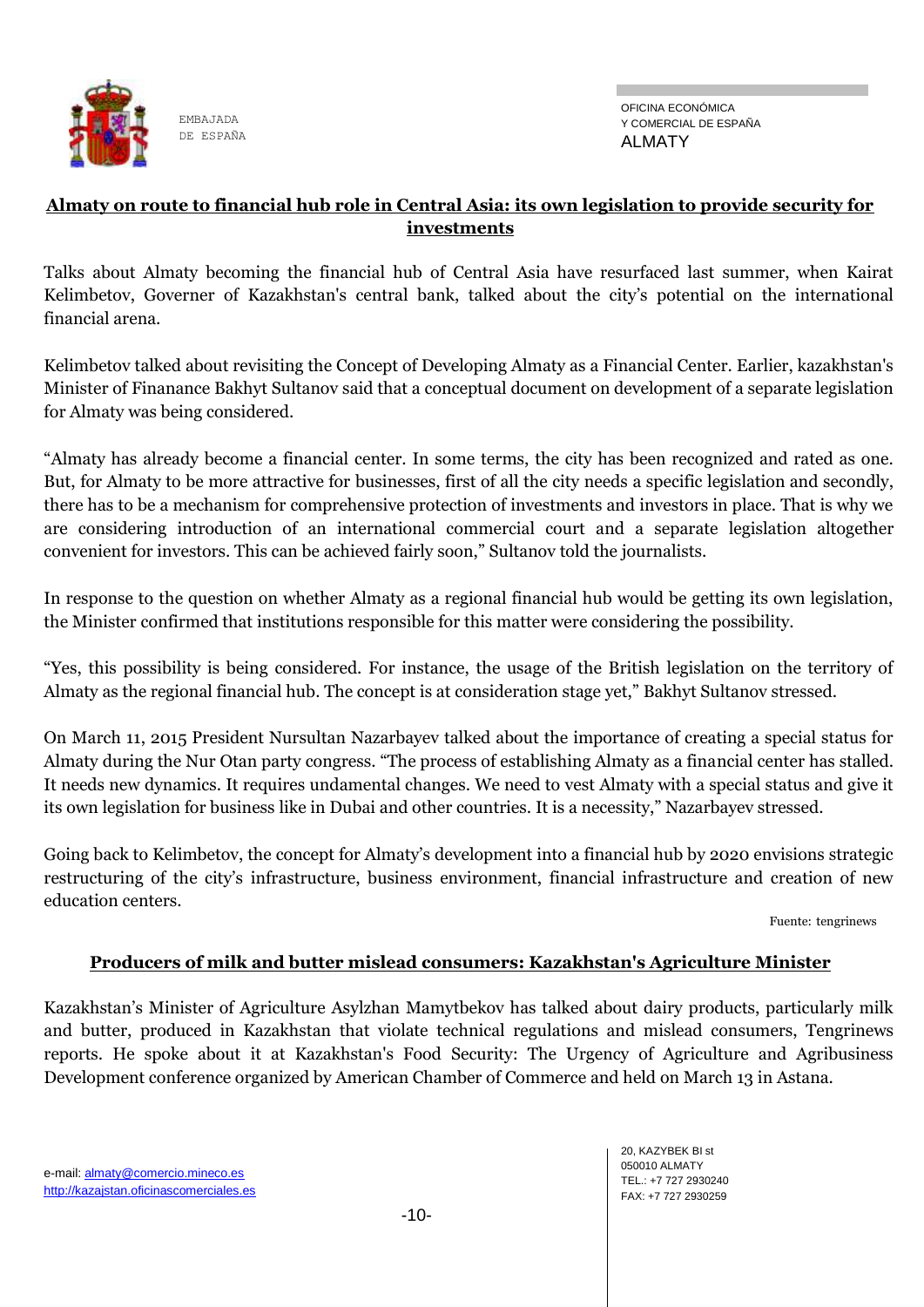

OFICINA ECONÓMICA Y COMERCIAL DE ESPAÑA ALMATY

"One dairy farm in Kostanai oblast recently had to dump 30 tons of milk, because a milk plant did not accept (the dairy farm's) milk. Milk plant often prefer to use powdered milk supplied by Russia and then sell it (milk) as if it was natural milk. Why? Because, unfortunately, in the market the concepts are changing for consumers. Milk that, in fact, has no right to be even called milk is sold everywhere as if it was real milk. We know that nearly half of all the milk is produced from powder," Mamytbekov explained.

"If you walk into a grossery store, you will not find reconstituted milk, it is what it (milk produced from powder) should be called. According to Kazakhstan's technical regulations, milk, which is made of powder, should be called reconstituted milk. But you won't find any such milk, because it is surprisingly called natural milk," Mamytbekov said.

In such conditions, producers of natural milk have to compete with producers, who use powder to produce milk. This violates the technical regulations and misleads consumers. According to the Minister, if consumers knew the truth, they would rather pay a little bit more for the product that it is real and healthier. "Because of the lack of proper control, our consumers have to end up in such situation," Mamytbekov said.

Besides milk, Kazakhstan's Agriculture Minister also spoke about other dairy products. "Butter competes with spreads and butter, which contains natural additives. Margarine is called butter. The same is true for other products. For example, last year when a tomato paste was tested, it turned out that it did not contain any tomatoes. There were mashed vegetables full of flavorings and colorings, but it was called 'tomato paste'. This falsification is deception of consumer. It has a huge negative impact on our producers. They can not compete with unscrupulous products, and it significally affects both their profits and sales," he said. Mamytbekov emphasized that Kazakhstan had to step up control in that area.

The video below was made by the Kazakh farmer who had to dump 30 tons of milk.

Fuente: tengrinews

# **Astana gasification gets off ground**

Saryarka Social-Entrepreneurial Corporation (SEC) and KazTransGas JSC have jointly launched a project for exploration of methane gas in Karaganda coal basin. They want to use the fuel for gasification of Astana, Kazakhstan's capital Tengrinews reports with a reference to the press service of Karaganda Oblast municipal authorities.

Saryarka SEC is the national company promoting economic development of Karaganda Oblast facilitating publicprivate partnership.

KazTransGas JSC is the national gas company responsible for integration and development of gas sector, reliable and safe gas supply to consumers in Kazakhstan. It also aims to maximize profit from Kazakhstan gas export and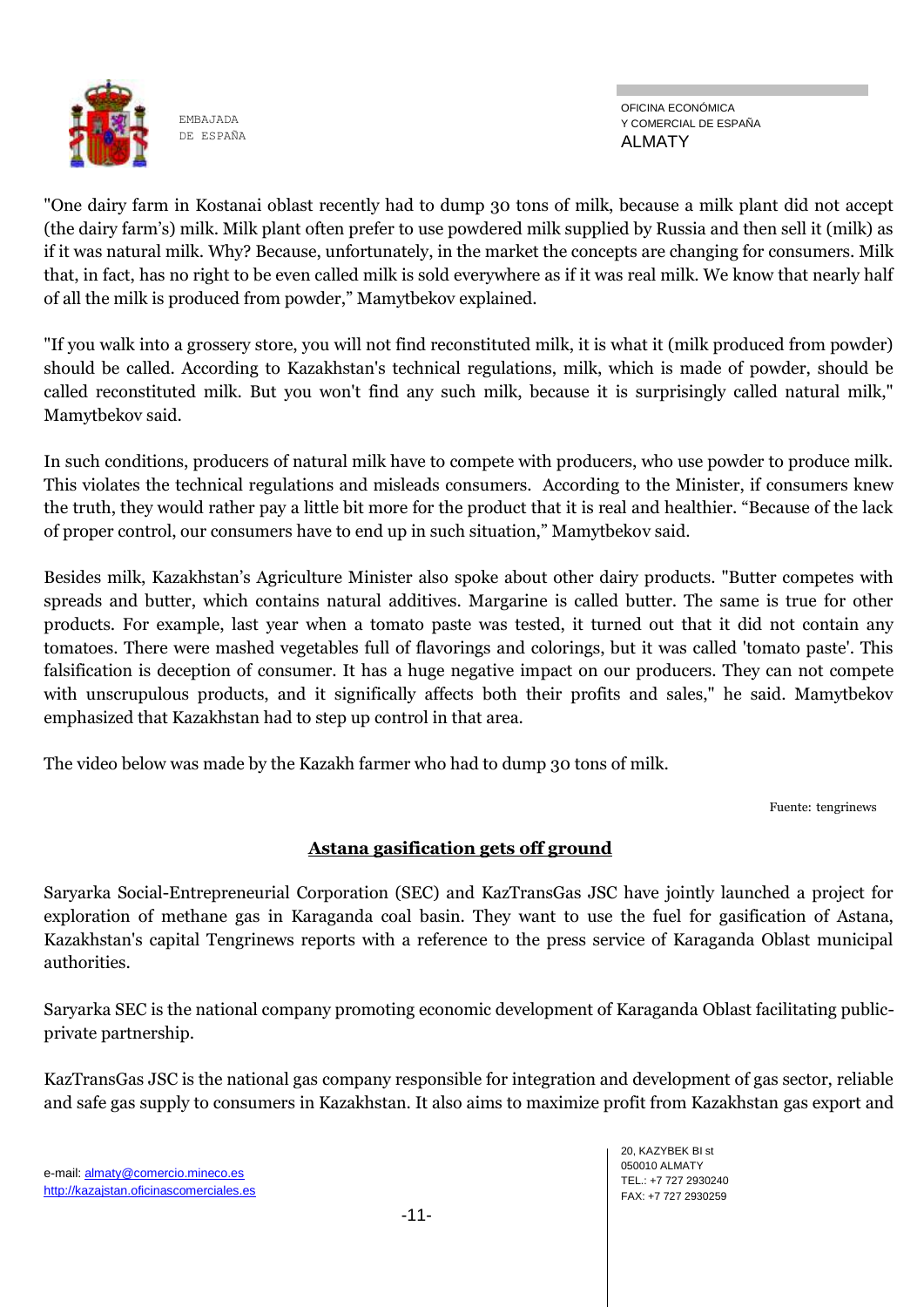

OFICINA ECONÓMICA Y COMERCIAL DE ESPAÑA ALMATY

utilizes the country's transit capacity, works on improving the profitability from gas processing and sales at the domestic market.

The relevant cooperation agreement on the project of exploration in Sherubai-Nurinsky coal deposit between the two companies was signed on 5 April. All the obligations related to the execution of the exploration contract are born by the SEC, while the funding for the exploration works is provided by KTG.

Joint implementation of the project will solve the problem of gasification of Astana and Karaganda Oblast and will also help to solve a number of major socio-economic issues in Kazakhstan.

Currently, the total annual gas demand in Karaganda Oblast is at about 1-1.5 billion cubic meters. 30 percent of this amount is required to supply energy to the region, while the rest should cover the needs of the industry in the region.

The total annual gas demand of Astana is 1.1 billion cubic meters, of which about 600 million is needed for energy (CHP-1, CHP-2, CHP-3) and about 500 million is needed for domestic use.

A year ago, it was announced that the gasification project in Astana was postponed because of the high cost. In January this year, Minister of Energy said that the authorities were looking into the idea of supplying Astana with coal bed methane.

According to preliminary data, probable reserves of methane in Sherubai-Nurinsky coal-bearing area equal about 50 billion cubic meters - the amount enough to supply gas in the region for 20 years.

The exploration works are expected to be completed in 2015-2017. In case they produce good results, the new reserves will be put on the state balance, and methane production works will commence.

Fuente: tengrinews

### **UPDATE 2-KMG EP proposes low dividend as oil drops, parent eyes takeover**

ALMATY, April 8 (Reuters) - KazMunaiGas Exploration Production (KMG EP) has proposed a smaller dividend for 2014 as the London-listed company faces low oil prices.

KMG EP, Kazakhstan's third-largest oil producer, said on Wednesday that its board had recommended a dividend payout of about 30 billion tenge (\$162 million), a sharp fall from the \$730 million the company paid out in 2013.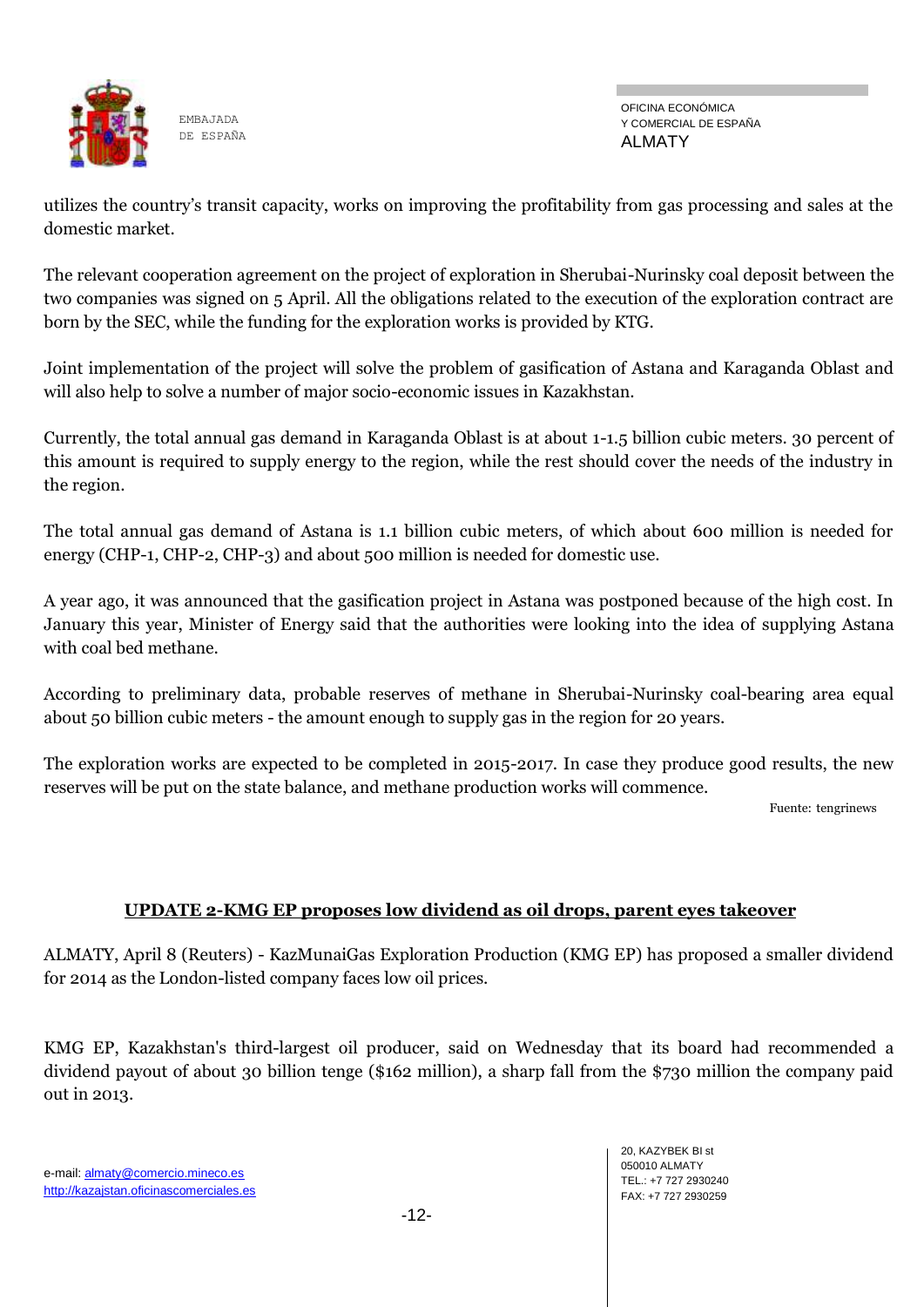

OFICINA ECONÓMICA Y COMERCIAL DE ESPAÑA ALMATY

KMG EP's net profit fell by 67 percent to 47 billion tenge (\$263 million) last year, mainly due to impairment charges related to its main production unit.

It revised its 2015 budget this month, saying it expected its free cash flow to be negative this year if crude oil prices remain around \$50 per barrel.

"The company needs to have a maximum (safety) cushion in order to be able to live through the hard times," said Yerkin Abdrakhmanov, senior equity analayst at Kazakh investment company Halyk Finance.

"This is why they decided to cut their dividend now and not next year, as we had supposed before."

Kazakhstan's national oil company KazMunaiGas said in January it was withdrawing an offer to buy up KMG EP's shares, citing volatility on the oil market.

"We believe the lower dividend could be a way for the parent company, NC KazMunaiGas, to make minorities more receptive to a future takeover approach," analysts at Sberbank CIB said in a note.

KMG EP produced 12.328 million tonnes (250,000 barrels per day) of crude oil in 2014, marking a fall of less than 1 percent from its 2013 output. (Writing by Dmitry Solovyov; Additional reporting by Mariya Gordeyeva and Vladimir Soldatkin in Moscow; editing by Jason Neely and Louise Heavens).

Fuente: <http://www.lse.co.uk/>

# **Alstom/TMH electric locomotive enters service**

KAZAKHSTAN: The first of 95 Type KZ4AT electric passenger locomotives has entered revenue service on the Astana – Kokshetau route, Alstom announced on April 2. Two more are now on test and are expected to be handed over this year.

The KZ4AT was developed by Alstom and Transmashholding and is being supplied to Kazakh national railway KTZ by the EKZ joint venture between the two manufacturers and the operator.

The 25 kV 50 Hz KZ4AT is designed for the Kazakh and wider CIS markets, with a maximum speed of 200 km/h and the ability to operate in temperatures ranging from  $-50^{\circ}$ C to  $+45^{\circ}$ C.

The design has a greater degree of Alstom input than the locomotives which are being built for Russian Railways by the Alstom/TMH joint venture at Novocherkassk. The traction system is based on Alstom technology and components, and is jointly produced by Alstom and Transmashholding. The modular design is expected to minimise maintenance, leading to a low life-cycle cost and high levels of reliability.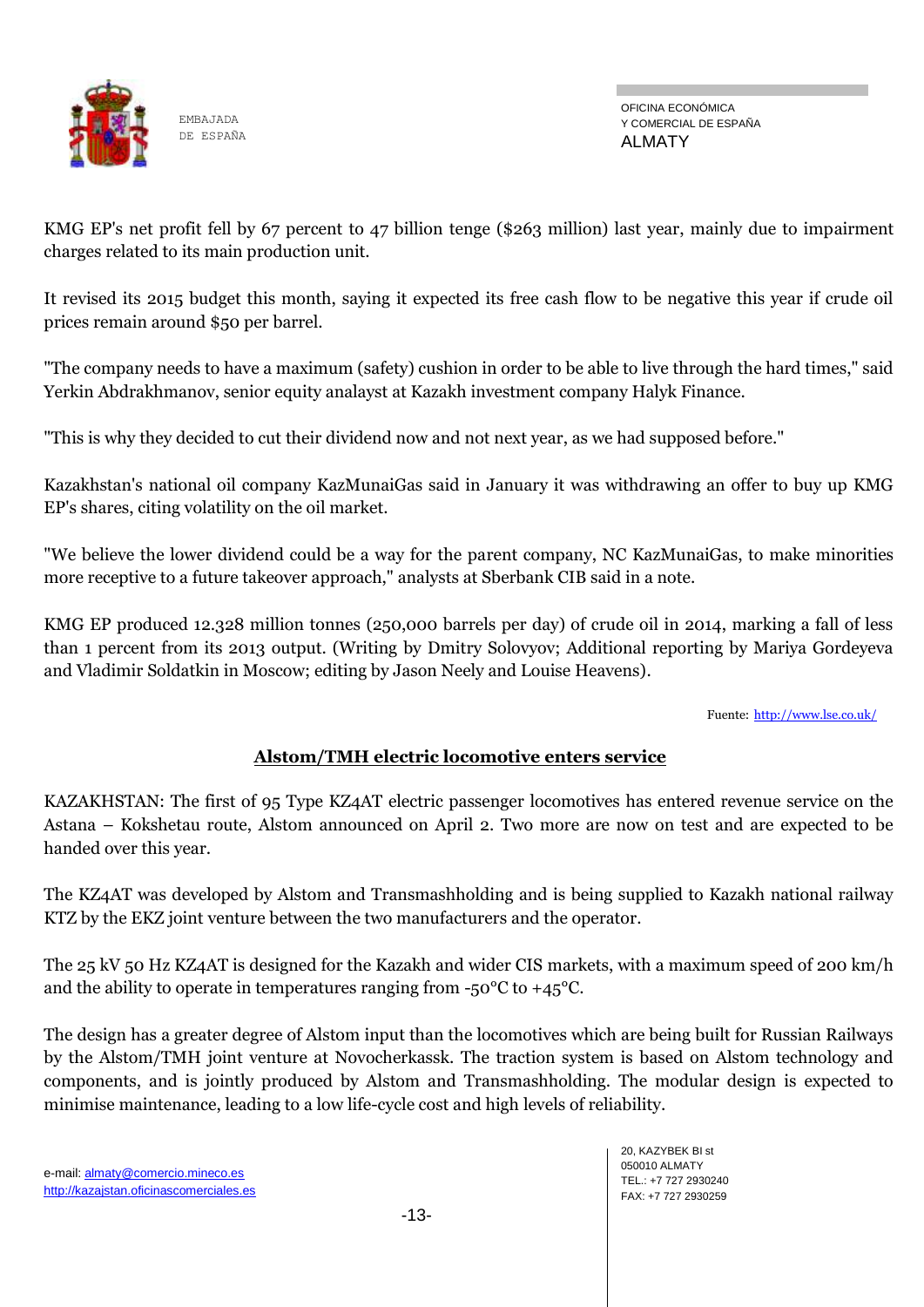

OFICINA ECONÓMICA Y COMERCIAL DE ESPAÑA ALMATY

EKZ is to supply KTZ with 200 KZ8A twin-section freight and 95 KZ4AT single-section passenger electric locomotives by 2020 under an October 27 2010 framework contract worth €1·3bn. The initial 10 freight locomotives were supplied from Alstom's Belfort plant in France, with the first rolled out in October 2012, and 15 more were supplied in kit form. The first of the passenger locomotives was also supplied from Belfort.

The joint venture partners launched construction of the EKZ factory in Astana in June 2010, and it was officially inaugurated on December 4 2012. So far 25 freight locomotives have been certified and handed over.

In October 2014, Alstom and KTZ reached an agreement for Alstom to increase its share in EKZ from 25% to 50% and expand its activities to include maintenance.

Fuente:http://www.railwaygazette.com/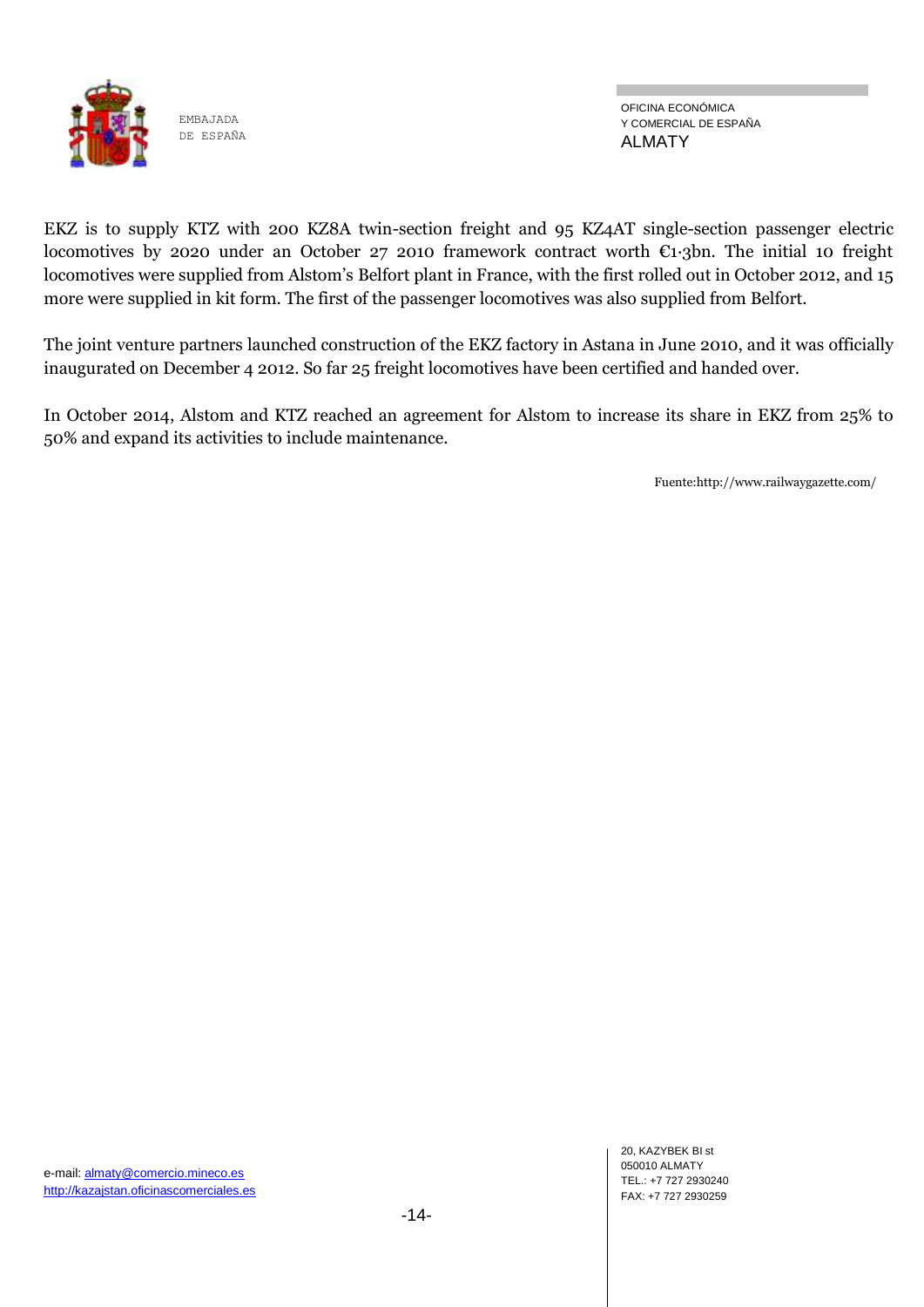

OFICINA ECONÓMICA Y COMERCIAL DE ESPAÑA ALMATY

# **Kirguistán**



**IMF approves \$92 million credit to support Kyrgyzstan**

BISHKEK (TCA) — The Executive Board of the International Monetary Fund (IMF) on April 8 approved a threeyear arrangement under the Extended Credit Facility (ECF) for the Kyrgyz Republic in a sum equivalent to SDR 66.6 million (about US \$92.4 million), which enables the immediate disbursement of about \$13.2 million, while the remaining amount will be phased over the duration of the program, the IMF said.

The new IMF-supported program will provide a macroeconomic framework that will support the Kyrgyz authorities' efforts to reduce macroeconomic vulnerabilities stemming from a weak regional environment and dependency on gold and remittances.

"Despite Kyrgyz Republic's good performance under the 2011–14 Extended Credit Facility arrangement, important challenges remain," said Mr. Min Zhu, IMF Deputy Managing Director. "These include a weak regional economic environment that is weighing on growth; a high public debt resulting from an ambitious investment program; the transition to the Eurasian Economic Union; and heavy reliance on gold, remittances, and foreign aid. Moreover, further progress on the reform agenda is needed, particularly in the financial sector. The authorities' program, which will be supported by a new three-year Extended Credit Facility arrangement, aims to address these challenges by helping achieve fiscal and debt sustainability, ensure financial sector stability, and encourage structural reforms to boost the economy's growth potential."

"The fiscal strategy will play a critical role. It will consist of a pause in fiscal consolidation in 2015 to accommodate external shocks, followed by the resumption of the adjustment in 2016–17 to maintain public debt at a sustainable level. Strong tax measures to increase revenues as well as the streamlining of current expenditures will be essential to improve the operating balance. The elaboration of a new debt management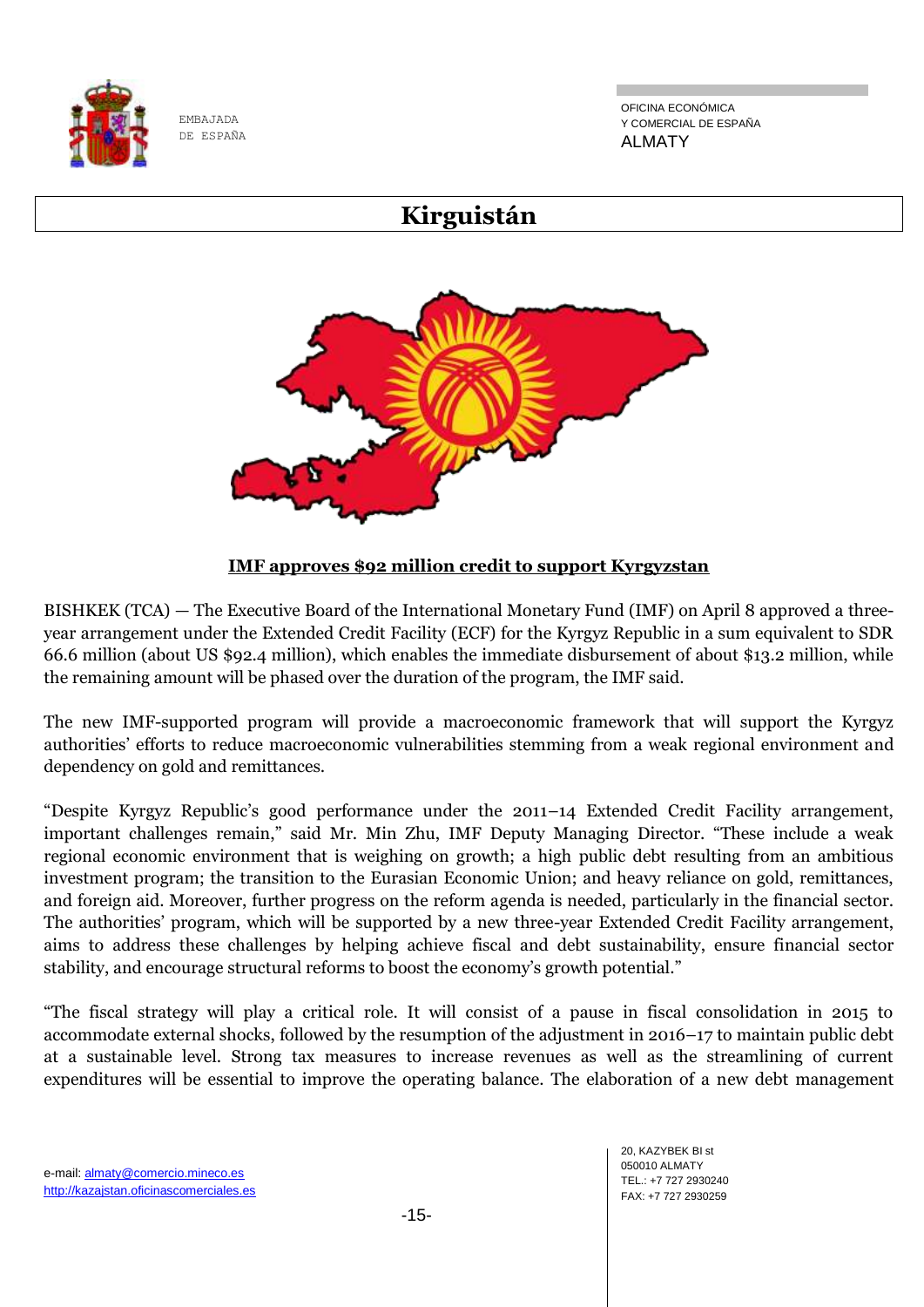

OFICINA ECONÓMICA Y COMERCIAL DE ESPAÑA ALMATY

strategy and the review of the public investment program are crucial to address the high public debt level," the Deputy Managing Director said.

He also said that Kyrgyzstan's central bank will focus on containing inflation and also limit foreign exchange interventions to smoothing excessive volatility without resisting exchange rate trends.

Fuente: Timesca

### **Deal to create Kumtor joint venture in Kyrgyzstan has failed**

BISHKEK (TCA) — The Kyrgyz Government and Centerra Gold Inc have not agreed on the future of the Kumtor gold project. On April 7, the Committee on Fuel and Energy Complex and Subsoil Use of the Kyrgyz Parliament found the Government's work on the Kumtor gold project unsatisfactory.

Kumtor, the largest gold mine in Central Asia, is located in Kyrgyzstan's Tien Shan mountains. Centerra owns 100% of the Kumtor gold mine through its wholly owned subsidiary Kumtor Gold Company. The Kyrgyz Republic holds 33% shares in Centerra through the state gold company KyrgyzAltyn.

Kyrgyz Prime Minister Joomart Otorbayev said that negotiations on Kumtor with Centerra will continue, but the parties have not come to an agreement. A 50/50 joint venture is disadvantageous for the Kyrgyz side, said the Prime Minister. He is against the creation of a joint venture under the terms offered by the Canadian side.

"It is good that a joint venture has not been created, because the recent studies have shown that the JV would be uneconomical for Kyrgyzstan," he said.

The Government has decided not to create the joint venture after the publication of Centerra's mining plan at the Kumtor deposit, which significantly reduced its probable gold reserves.

#### *Terms changed*

On February 9, Centerra announced a decrease in Kumtor gold reserves and a new development plan for 2015- 2016. On March 26, the company released a new mining plan with a decrease of 21% which will significantly reduce Kyrgyzstan's benefits of participating in the project.

In turn, Kyrgyzstan demanded to change the terms of the agreement and provide payment in advance. Centerra has not accepted the offer.

The Kyrgyz Government said that it is impossible now to sign the agreement with equal shares, as the current conditions contradict to Kyrgyzstan's interests.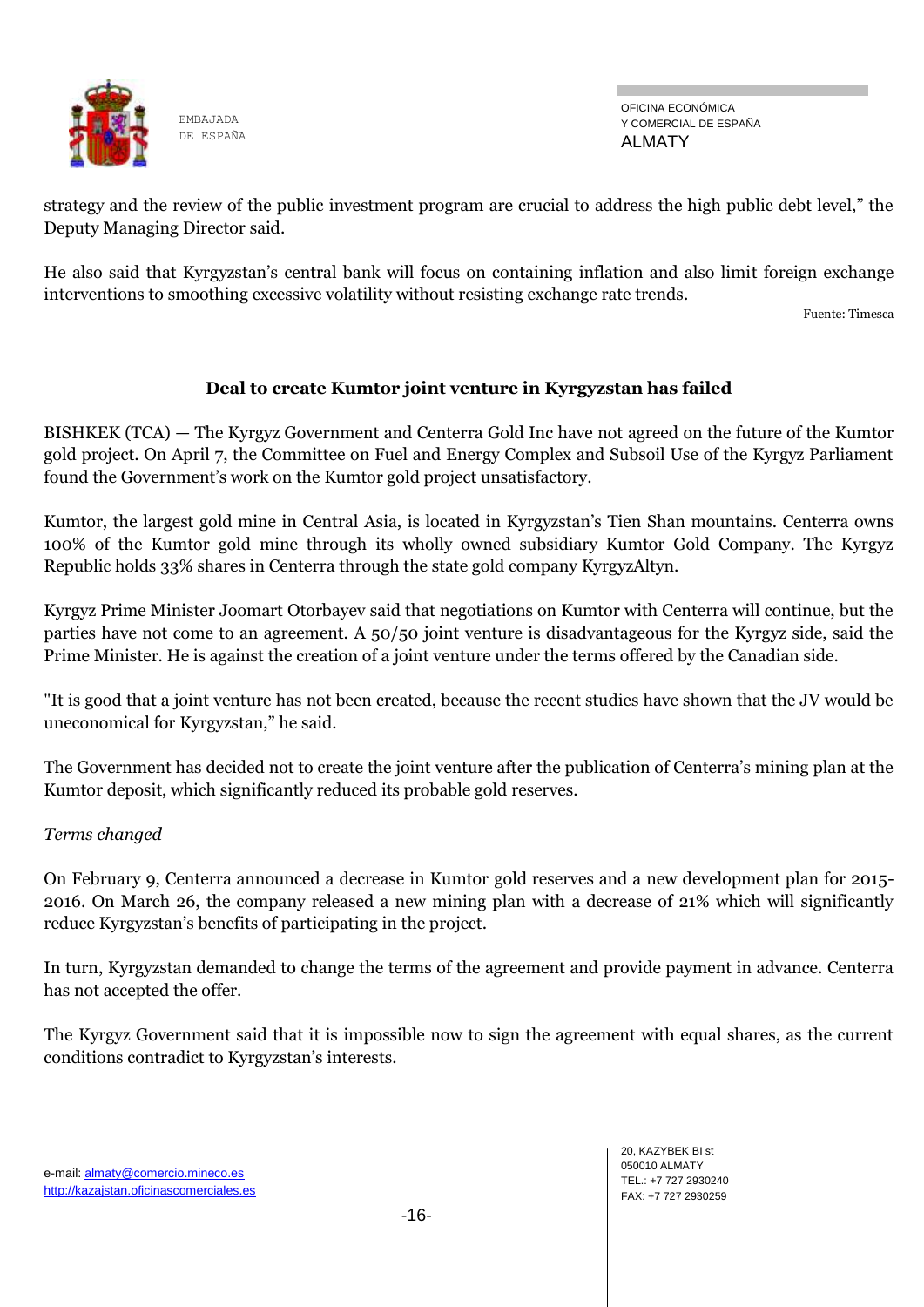

OFICINA ECONÓMICA Y COMERCIAL DE ESPAÑA ALMATY

There is also new information on the state of the mine, about significant risks that led to the revision of the work plans until 2020 including pit wall instability, the movement of the glacier, waste of rock dumps, tailings content, and drainage from the pit. This could lead to increased costs. Unacceptable proposals

According to Otorbayev, Centerra makes the Government unacceptable proposals on the JV creation, offering small funds for land reclamation and working through offshore companies.

The Kyrgyz Government proposed Centerra to pay \$3 million for environmental pollution but the Canadian side is ready to pay \$1 million.

Kyrgyzstan wants to increase the trust fund to \$69 million while Centerra suggest \$40 million. The Kyrgyz Government proposed to abolish the lease of equipment, but the Canadian side insists on payment of the lease. JV or nationalization?

Otorbayev also expressed a negative opinion about the nationalization of Kumtor. The gold mine cannot be nationalized because there are big risks of payment of huge money to Centerra for damages. As a result, the mine's importance will be diminished and foreign investment will not come.

Earlier this year, the Ata Meken parliamentary faction initiated a bill on Kumtor's nationalization.

Otorbayev said he would resign if the MPs will insist on Kumtor's nationalization or the joint venture's creation. MPs questioned the outcome of the Government's negotiations with Centerra. "We did not get a definite answer about the future of the Kumtor project, as the Government has no specific arguments against its nationalization," MP Ryspayev said.

As a result, the Prime Minister suggested initiating, under the Canadian law, changes to Centerra's Board of Directors and management.

### *Background*

In February 2014, the Kyrgyz Government was tasked to create a 50/50 joint venture, and it predicted large gains in 2014. The Kyrgyz parliament supported the memorandum under which Kyrgyzstan and Centerra would create a joint venture with equal stakes.

On April 1, 2015, the Advisory Council on the negotiations with Centerra to restructure the Kumtor project discussed the outcome of the Government's negotiations with Centerra which took place from 23 to 30 March in Bishkek, as well as the content of Kumtor's revised mining plan, published on March 20, 2015 on the Centerra website.

As a result, in case of creation of a 50-50 joint venture, the previously projected dividends will be reduced significantly for the Kyrgyz side. There has been an adverse change in the input data and the conditions under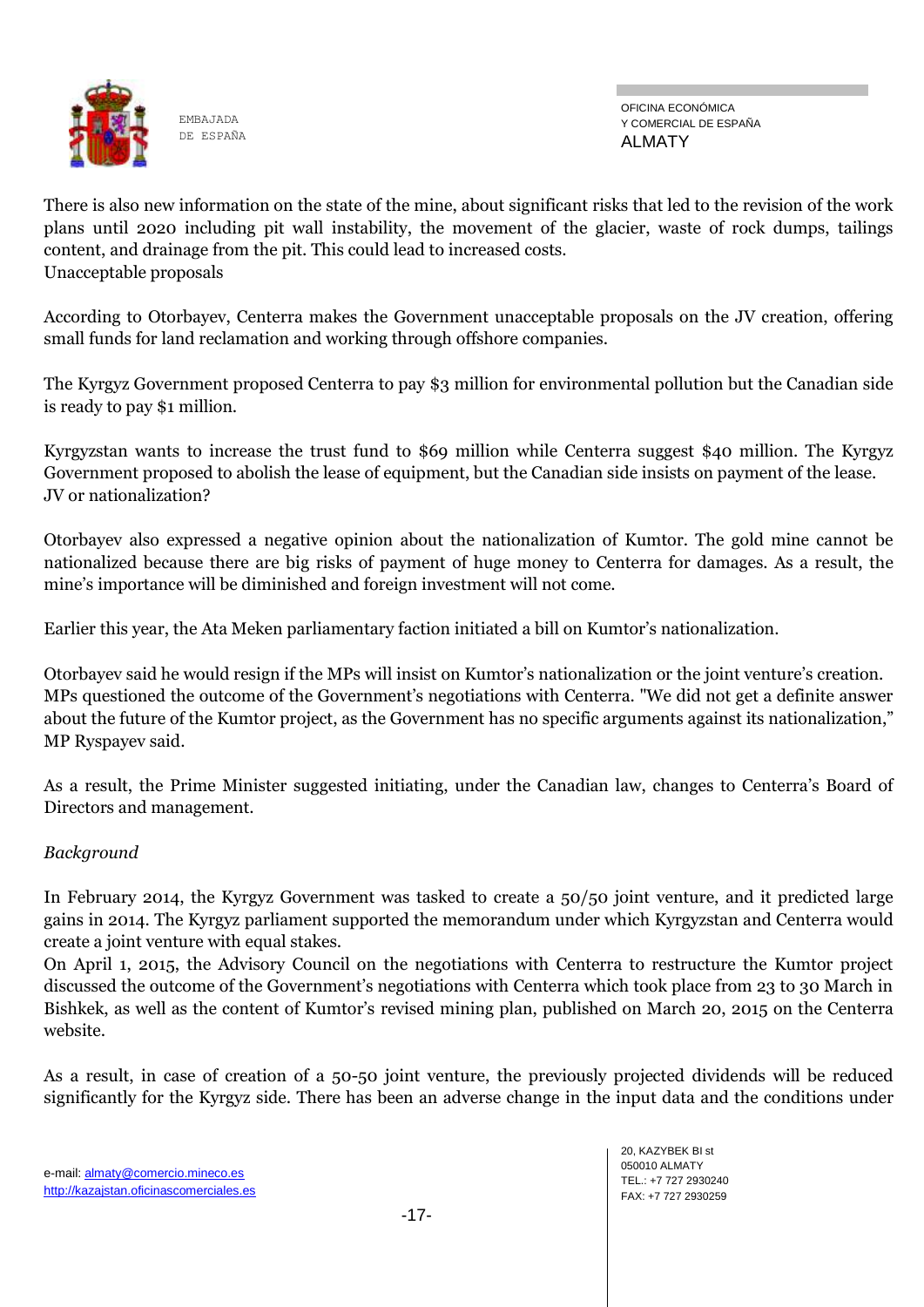

which the Kyrgyz Government began negotiations with Centerra in 2013, and on the basis of which the Agreement was concluded in January 18, 2014.

According to the Advisory Board, the adoption and publication of a revised plan of the Kumtor mine was "an unpleasant surprise", because this issue has never been discussed.

The State Agency for Geology and Mineral Resources was instructed to carry out a detailed analysis of calculations on Kumtor.

### *Conclusion*

Centerra has not yet accepted the proposal of the Kyrgyz side to adjust the agreement to establish a joint venture and will answer not earlier than in July of this year, the Geology Agency Chairman Duishenbek Zilaliyev said. The Kyrgyz Government also needs time to check the reasons and circumstances to reduce gold reserves, he added.

What Kumtor's future could be? The Government opposes nationalization but the parliament supports it. Experts say that in case of Kumtor's nationalization Kyrgyzstan's shares in Centerra, arrested by the Canadian court as a result of a lost arbitration case, can be confiscated and Kyrgyzstan would lose up to 75% stake in Centerra.

It is clear that the Government is trying to avoid taking the responsibility, while delaying the negotiations, which have lasted for three years, badly affects Kyrgyzstan's investment image and the country can be regarded an unreliable partner in the international market.

Fuente: Timesca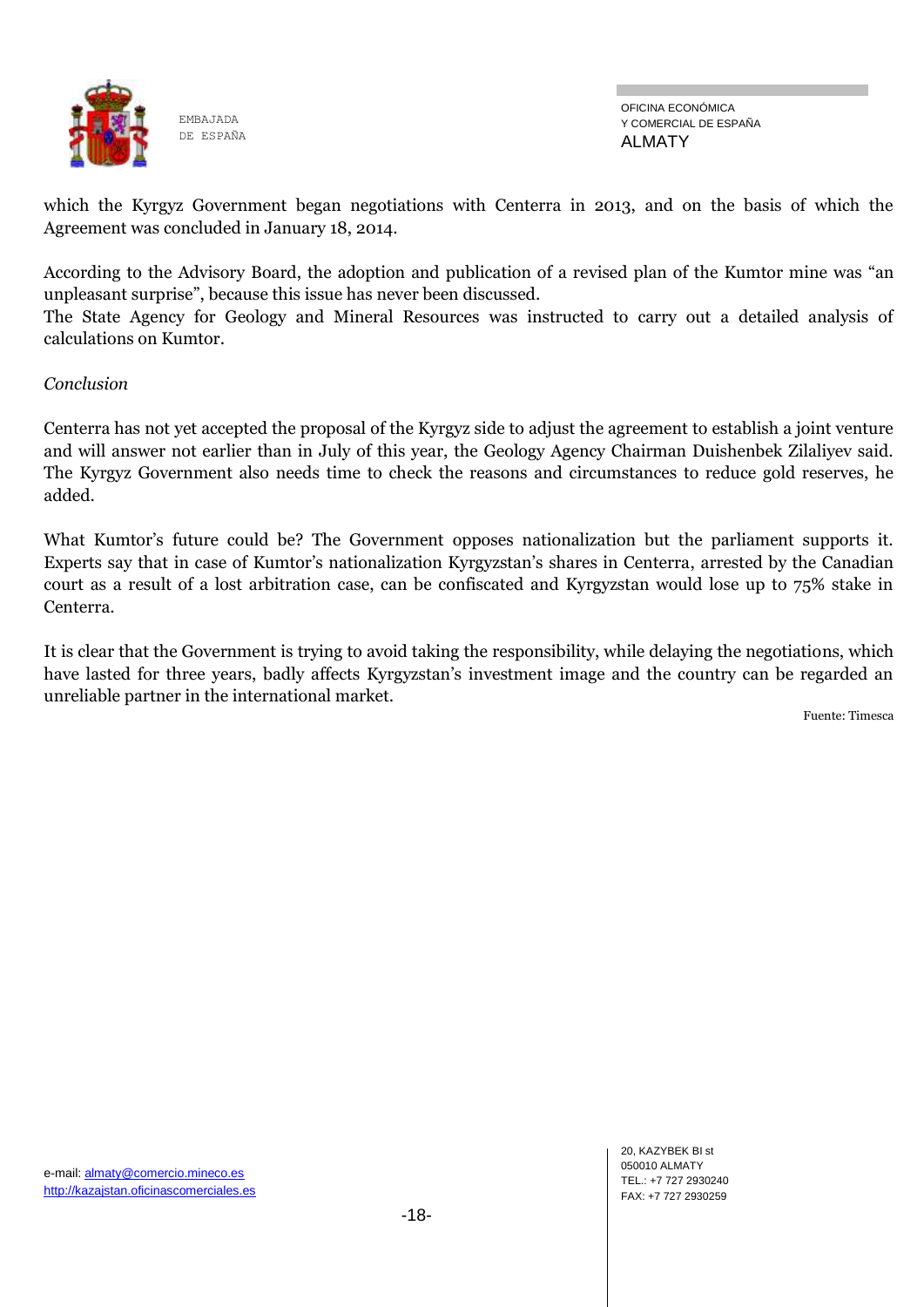

### **Malta, Kyrgyzstan join AIIB as founding members**

Malta and Kyrgyzstan have been approved as prospective founding members of the Asian Infrastructure investment Bank (AIIB), China's Ministry of Finance said on Thursday.

This brings the number of prospective founders to 37, the ministry said.Membership will be finalized on April 15.

Founding members have the right to make rules for the bank. Countries that applied to join after March 31 will be ordinary members with voting rights only, and less say in the rule-making process.

The AIIB will finance for roads, railways, airports and other infrastructure in Asia. It is expected to be established by the end of this year.

Fuente: ECNS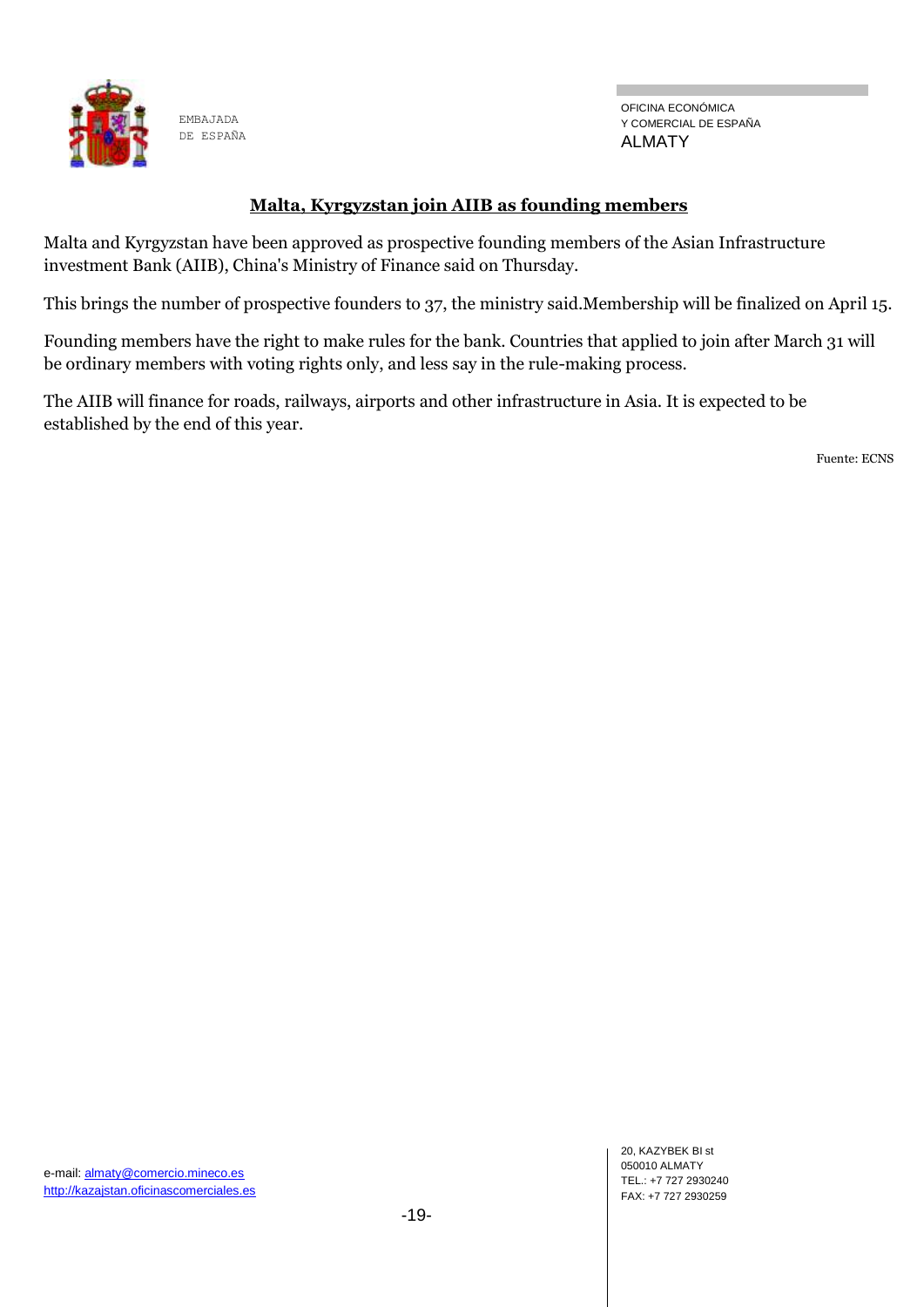

OFICINA ECONÓMICA Y COMERCIAL DE ESPAÑA ALMATY

# **Tayikistán**



# **Dzhoomart Otorbaev: Economic growth for 3 months in 2015 amounts to 7.7 percent**

"Economic growth in Kyrgyzstan for 3 months in 2015 amounted to 7.7 percent. At the same time collected more taxes than last year, at 10.5 percent, despite the fact that imports have significantly reduced," the Prime Minister of Kyrgyzstan Dzhoomart Otorbaev said today at the presentation of private sector development program for 2015-2017 years.

"Today, the state receives from the business more than it gives. But we fully fulfill all our social obligations. As a result, we have to thank those who have contributed to this process. We must do more to entrepreneurs could work efficiently and comfortably," Dzhoomart Otorbaev said.

Fuente: 24.kg

# **Tajikistan, Pakistan, Afghanistan finalizing Trilateral Transit Agreement**

Bishkek (AKIpress) - meeting Pakistan, Afghanistan and Tajikistan have almost neared on the finalization of draft of the Trilateral Transit Agreement among the three countries.

On April 9, the meeting of the working group of representatives of the governments of the three countries opened in Dushanbe. The meeting will agree on a draft of this agreement. "The relevant decision under this agreement will be made on April 10 this year at the end of the meeting of the working group," said the Ministry of Economic Development and Trade of Tajikistan on Friday.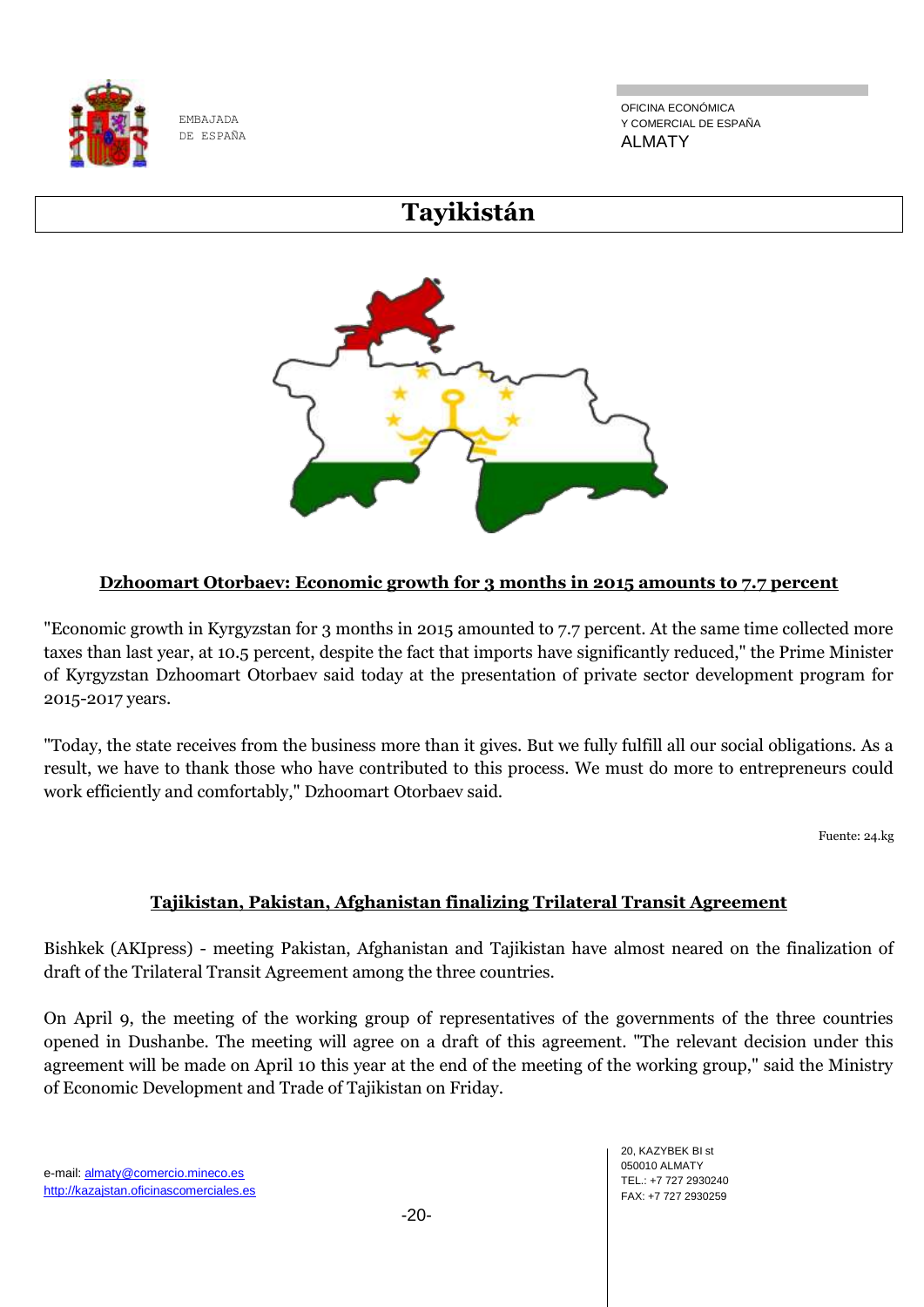

OFICINA ECONÓMICA Y COMERCIAL DE ESPAÑA ALMATY

In January this year, Pakistan handed the draft of the proposed Pakistan-Afghanistan-Tajikistan Trilateral Transit Agreement (PATTTTA) to both the Afghan and Tajik governments and sought their seeking proposals.

In the beginning of January this year, Pakistan and Afghanistan held two days negotiations to review Afghanistan Pakistan Transit Trade Agreement (APTTA) and to search out avenues of signing Trilateral Transit Trade Agreement (ATTA) amongst Pakistan, Afghanistan and Tajikistan with an aim to enhance trade volume up to \$5 billion over the next three years, according to Pakistani media.

Fuente: AkiPress

## **Trade winds: 'K-P trade with Tajikistan hobbled by logistics'**

Honorary Consul General of Tajikistan in Khyber-Pakhtunkhwa Said Mahmood says the creation of a trilateral chamber of commerce between Pakistan, Tajikistan and Afghanistan will improve the regional economy.

In an interview with The Express Tribune, Mahmood raised several issues which stand in the way of trade between Tajikistan and Pakistan and prevent the countries from unlocking their economic potential.

Highlighting that K-P is the gateway to Pakistan for Afghanistan and Central Asian Republics (CARs), Mahmood explained there is little awareness of business opportunities.

An importer-exporter himself, Mahmood explained how the shared cultural attributes between nations such as a common religion should ease trade rather than inhibit it.

At present, trade between K-P and Tajikistan must pass through Afghanistan, with the latter reaping sizable fees in customs and transportation costs. Like Pakistan, trucks from CARs cannot pass through Afghanistan legally without transit permits.

In order to transport goods, trucks require transit permits which are available only to Afghan nationals. Goods from K-P must first be exported to Afghanistan then imported again into Tajikistan, exposing a trade barrier between nations.

"If the government pays attention to K-P and increases economic awareness, exports will increase day by day and we will be able to do more business with CARs," Mahmood explained. "There is a huge market for Pakistani goods in Afghanistan and Tajikstan," he said.

Mahmood also suggested the government hold regular business exhibitions to promote trade with Tajikistan.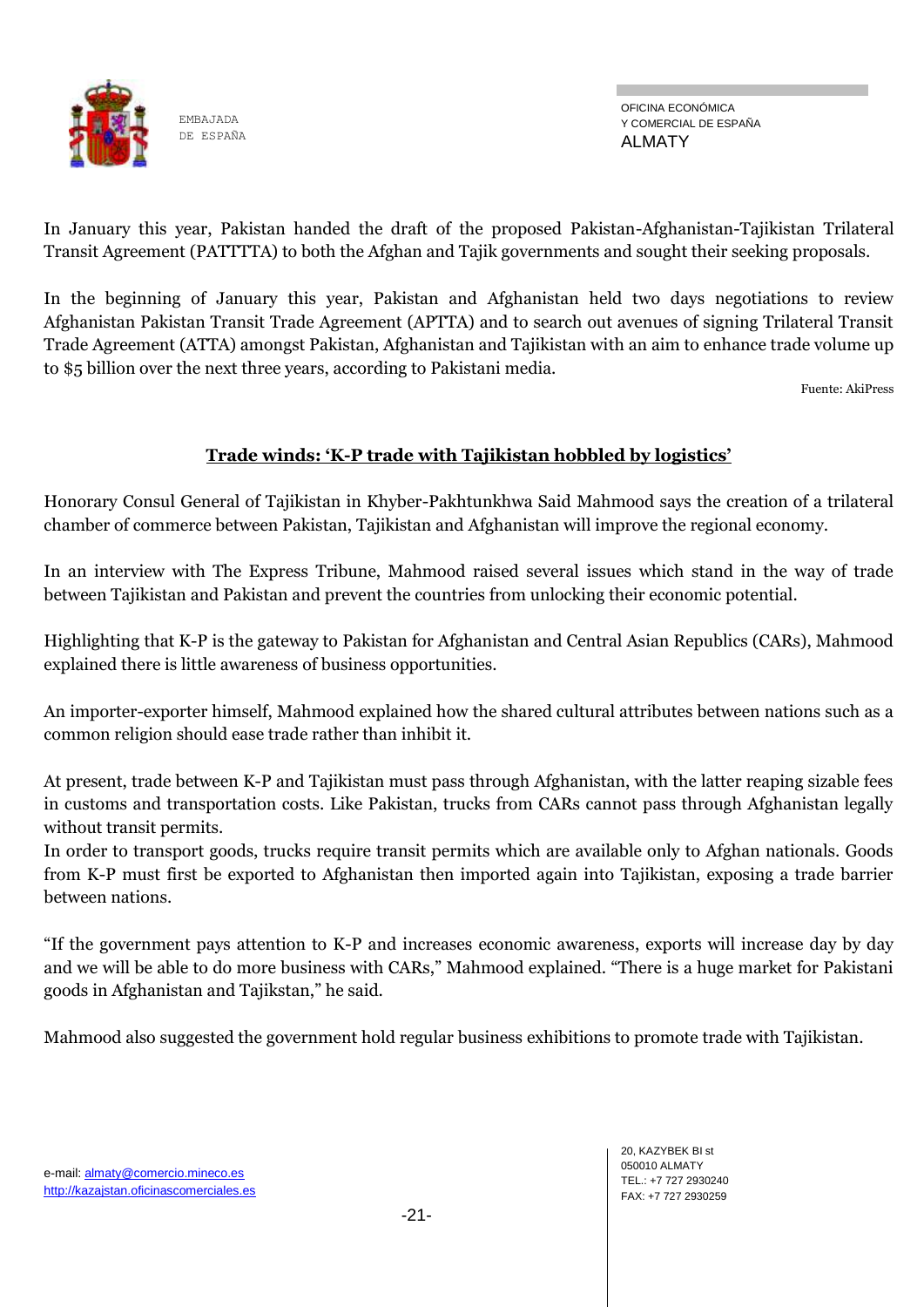

OFICINA ECONÓMICA Y COMERCIAL DE ESPAÑA ALMATY

Currently, there are no direct flights from Pakistan to Tajikistan, which adds another barrier to international trade. Flights departing from Pakistan must pass through Dubai while en route to Tajikistan.

A regular Lahore to Dushanbe flight was planned in November 2012, but never took off. Today it takes more than a day to fly to Dushanbe even though its southeastern border is merely 17 kilometres from the Durand Line. Aside from the heavily anticipated Central Asia South Asia Electricity Transmission and Trade Project (CASA-1000) which will shuttle electricity to Pakistan via a converter station in Peshawar by 2018 and federal talks of a Pakistan-China Economic Corridor, trade between K-P and Tajikstan—a major source of hydropower—remains difficult.

Fuente: The Express Tribune

# **Tajikistan expected to tax offshore companies**

DUSHANBE, April 7, 2015, Asia-Plus -- The Tax Committee under the Government of Tajikistan has begun imposing taxes on companies somehow connected with offshore zones.

The Tax Committee says that amendments have been made to the country's tax code for the purpose of preventing tax evasion by companies registered in offshore zones or engaging in offshoring manufacturing or business services and owning shares in domestic companies or collaborating with domestic companies.

"For the purpose of taxation the list of offshore zones will be submitted for consideration to the Government and the National Bank of Tajikistan (NBT), which is authorized to combat money laundering," the source says.

Besides, the amendments made to the tax code determine the procedure of taxation and rating for domestic companies carrying out transactions together with offshore companies.

The amendments reportedly took effect on April 1, 2015.

Fuente: Asia-Plus

# **IFC, Imkon Consulting urge Tajik companies to improve corporate governance**

DUSHANBE, April 9, 2015, Asia-Plus -- A new report by Imkon Consulting, a partner of International Finance Corporation (IFC), urges Tajik companies to improve their corporate information disclosure practices in order to enhance corporate governance, attract investment, and better contribute to Tajikistan's long-term economic growth.

The report, titled Surveying Corporate Governance in the Republic of Tajikistan: Corporate Websites through the Eyes of an Investor, is an independently produced survey of corporate information disclosure practices in